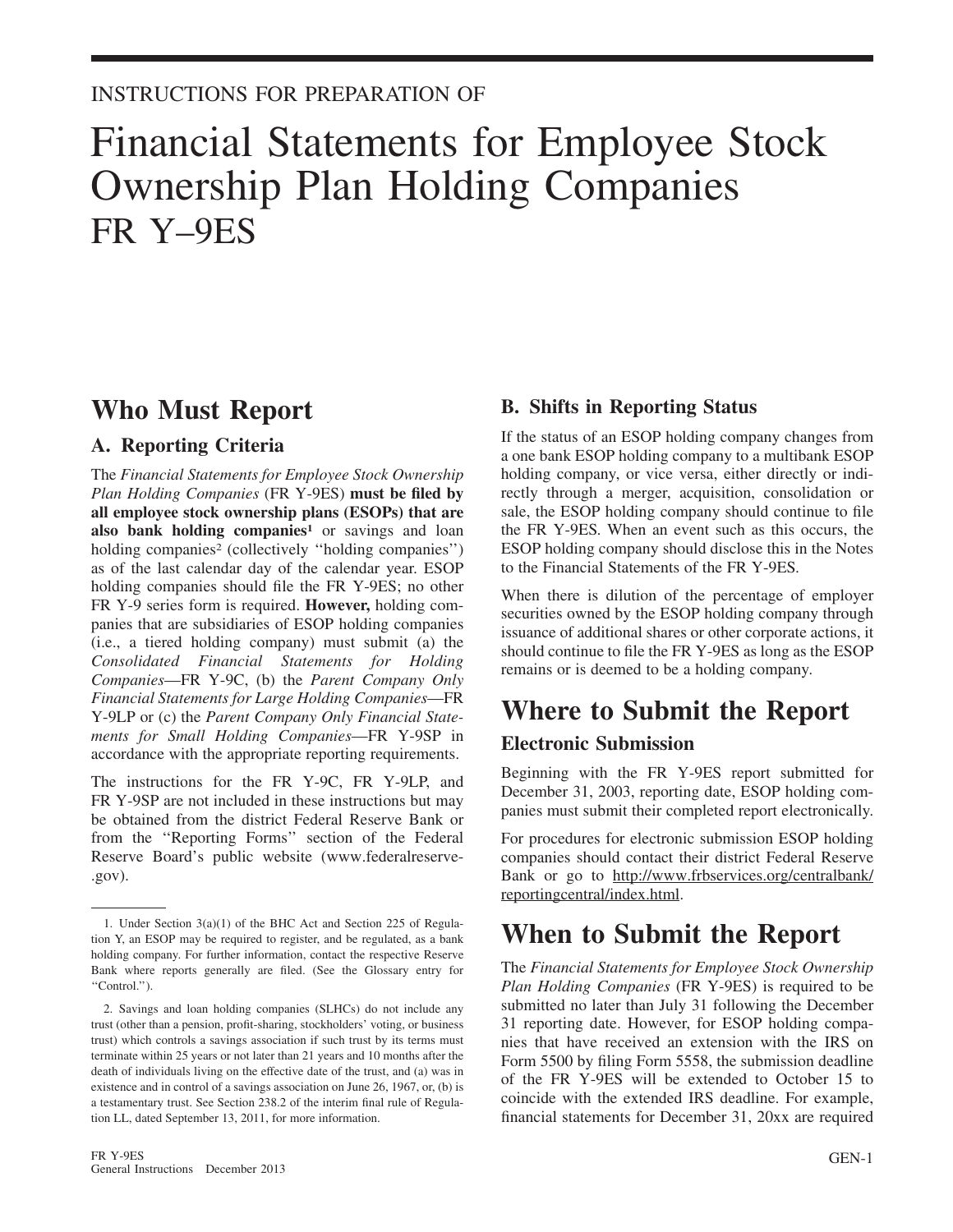# General Instructions

to be submitted no later than July 31, 20xx for ESOP holding companies that have not received an extension with the IRS and October 15 for ESOP holding companies that have received an extension. However, ESOP holding companies that filed for an extension with the IRS must send a copy of Form 5558 to the appropriate Federal Reserve Bank by July 31. Therefore, for purposes of the FR Y-9ES, the term 'submission deadline' applies to both the July 31 and October 15 deadlines and refers to the date by which the Federal Reserve must receive the ESOP holding company's FR Y-9ES or the copy of Form 5558.

The report is due by the end of the reporting day on the submission deadline (i.e., 5:00 P.M. at each of the Reserve Banks).

If the submission deadline falls on a Saturday, Sunday (weekend) or holiday, the report must be received by 5:00 P.M. on the first business day after the weekend or holiday. Earlier submission would aid the Federal Reserve in reviewing and processing the reports and is encouraged. No extensions of time for submitting reports beyond October 15 are granted.

# **How to Prepare the Report**

## **A. Applicability of GAAP**

ESOP holding companies are required to prepare and file the *Financial Statements for Employee Stock Ownership Plan Holding Companies* (FR Y-9ES) in accordance with generally accepted accounting principles (GAAP) as set forth in the FASB Accounting Standards Codification and these instructions. For purposes of these instructions, the FASB Accounting Standards Codification is referred to as ''ASC.'' All reports shall be prepared in a consistent manner. The ESOP holding company's financial records shall be maintained in such a manner and scope so as to ensure that the FR Y-9ES can be prepared and filed in accordance with these instructions and reflect a fair presentation of the ESOP holding company's financial condition and results of operations.

When the Federal Reserve's interpretation of how GAAP or these instructions should be applied to a specified event or transaction (or series of related events or transactions) differs from the reporting ESOP holding company's interpretation, the Federal Reserve may require the ESOP holding company to reflect the event(s) or transaction(s) in its FR Y-9ES in accordance with the Federal Reserve's interpretation and to amend previously submitted reports. The Federal Reserve will consider the materiality of such event(s) or transaction(s) in making a determination about requiring the ESOP holding company to apply the Federal Reserve's interpretation and to amend previously submitted reports. Materiality is a qualitative characteristic of accounting information which is defined in FASB Concepts No. 2 as ''the magnitude of an omission or misstatement of accounting information that, in the light of surrounding circumstances, make it probable that the judgment of a reasonable person relying on the information would have been changed or influenced by the omission or misstatement.''

ESOP holding companies should retain workpapers and other records used in the preparation of these reports.

### **B. Report Form Captions and Instructional Detail**

No caption on the report form shall be changed in any way. A zero should be entered whenever an ESOP holding company can participate in an activity, but may not, on the report date, have any outstanding balances. An item should be left blank if the ESOP holding company is not involved in a transaction.

There may be areas in which an ESOP holding company wishes more technical detail on the application of employee benefit law and regulation. Such information may often be found in the Glossary section of these instructions or, in more detail, in the Internal Revenue Code, the Employee Retirement Income Security Act or related regulations. The employee benefit terms in the Glossary are intended to serve as an aid in the specific reporting situations rather than a comprehensive statement of employee benefit law.

Additional copies of this instruction book may be obtained from the district Federal Reserve Bank or from the ''Reporting Forms'' section of the Federal Reserve Board's public website (www.federalreserve.gov).

## **C. Rounding**

All dollar amounts must be reported in thousands of dollars, with the figures rounding to the nearest thousand. Items less than \$500 should be reported as zero.

Rounding could result in details not adding to their stated totals. However, to ensure consistent reporting, the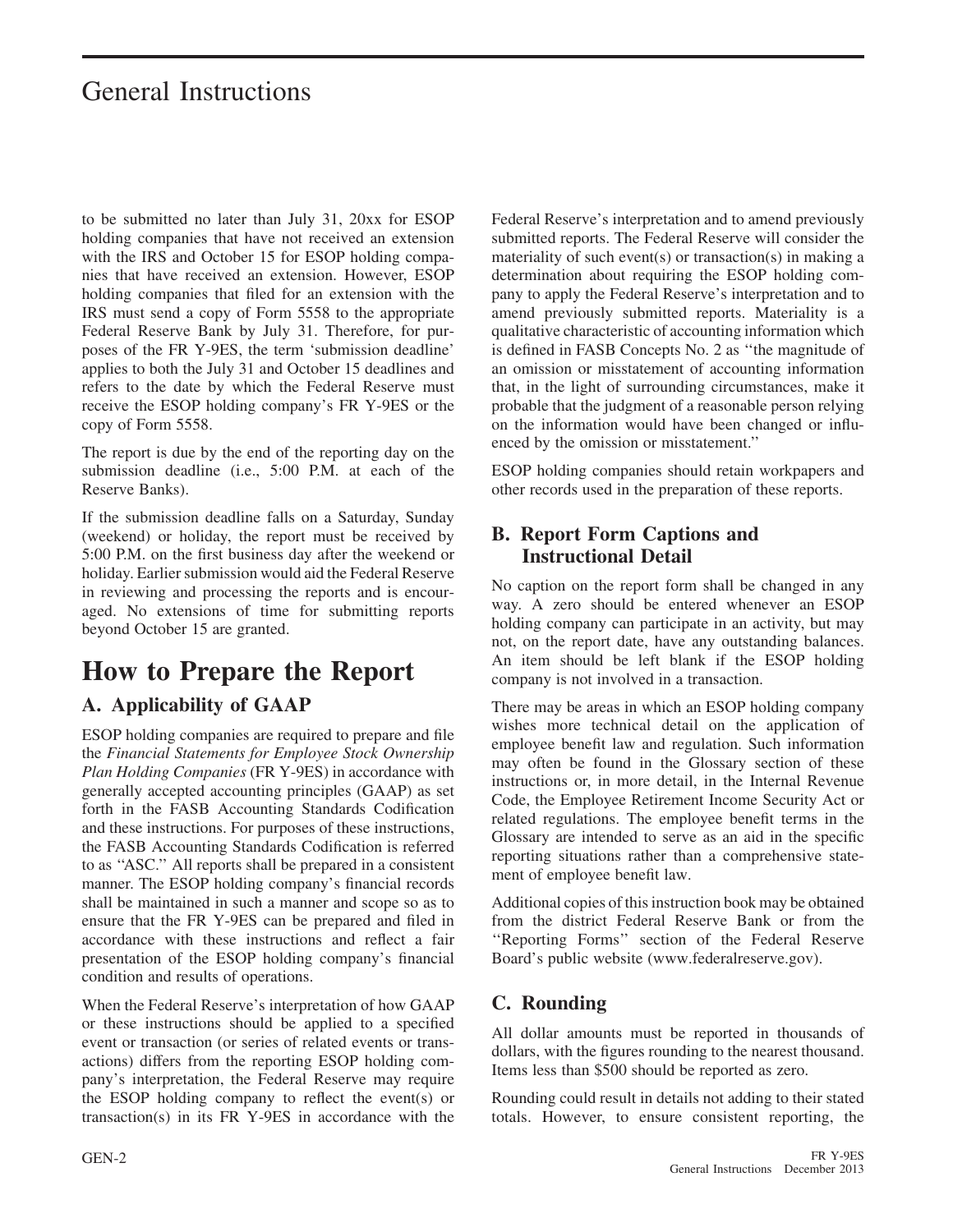# General Instructions

rounded detail items should be adjusted so that the totals and the sums of their components are identical.

On the *Financial Statements for Employee Stock Ownership Plan Holding Companies,* ''Total assets'' less ''Total liabilities'' must equal ''Net assets available for benefits.'' These amounts must be derived from unrounded numbers and then rounded to ensure that these two items are equal as reported.

### **D. Negative Entries**

Negative entries are generally not appropriate on the FR Y-9ES and should not be reported. Hence, assets with credit balances must be reported in liability items and liabilities with debit balances must be reported in asset items, as appropriate, and in accordance with these instructions.

However, on the Statement of Changes in Net Assets Available for Benefits, negative entries may appear as appropriate. Income items with a debit balance and expense items with a credit balance must be reported in parentheses rather than with a minus  $(-)$  sign.

### **E. Confidentiality**

The completed version of this report generally is available to the public upon request on an individual basis. However, a reporting ESOP holding company may request confidential treatment for the *Financial Statements for Employee Stock Ownership Plan Holding Companies* (FR Y-9ES) if the ESOP holding company is of the opinion that disclosure of specific commercial or financial information in the report would likely result in substantial harm to its competitive position, or that disclosure of the submitted information would result in unwarranted invasion of personal privacy.

A request for confidential treatment must be submitted in writing concurrently with the submission of the report. The request must discuss in writing the justification for which confidentiality is requested and must demonstrate the specific nature of the harm that would result from public release of the information. Merely stating that competitive harm would result or that information is personal is not sufficient.

**Check Box.** ESOP holding companies must select on page 1 of the form whether any confidential treatment is requested for any portion of the report. If the answer to the first question is "Yes," the Reporter must indicate whether a letter justifying the request for confidential treatment is included with the submission or has been provided separately. *If an institution does not fulfill both requirements, or does not check the appropriate boxes, confidential treatment will not be considered.*

#### **Note: Responses to the questions regarding confidential treatment on page 1 of the form will be considered public information.**

Information, for which confidential treatment is requested, may subsequently be released by the Federal Reserve System in accordance with the terms of 12 CFR 261.16, or otherwise provided by law. The Federal Reserve may subsequently release information for which confidential treatment is accorded if the Board of Governors determines that the disclosure of such information is in the public interest. If the Federal Reserve deems it necessary to release confidential data, the reporting institution will be notified before it is released.

### **F. Verification and Signature**

*Verification.* All addition and subtraction should be double-checked before the report is submitted. Totals and subtotals in supporting materials should be crosschecked to corresponding items elsewhere in the report. Before a report is submitted, all amounts should be compared with the corresponding amounts in the previous report. If there are any unusual changes from the previous report, a brief explanation of the changes should be attached to the submitted report.

**Signature.** The *Financial Statements for Employee Stock Ownership Plan Holding Companies* must be signed by an authorized officer of the employee stock ownership plan. This individual should be an official authorized by the plan documents to act on behalf of the ESOP.

*ESOP holding companies must maintain in their files a manually signed and attested printout of the data submitted.* The cover page of the Reserve Bank-supplied, holding company's software, or from the Federal Reserve's website report form should be used to fulfill the signature and attestation requirement and this page should be attached to the printout placed in the ESOP holding company's files.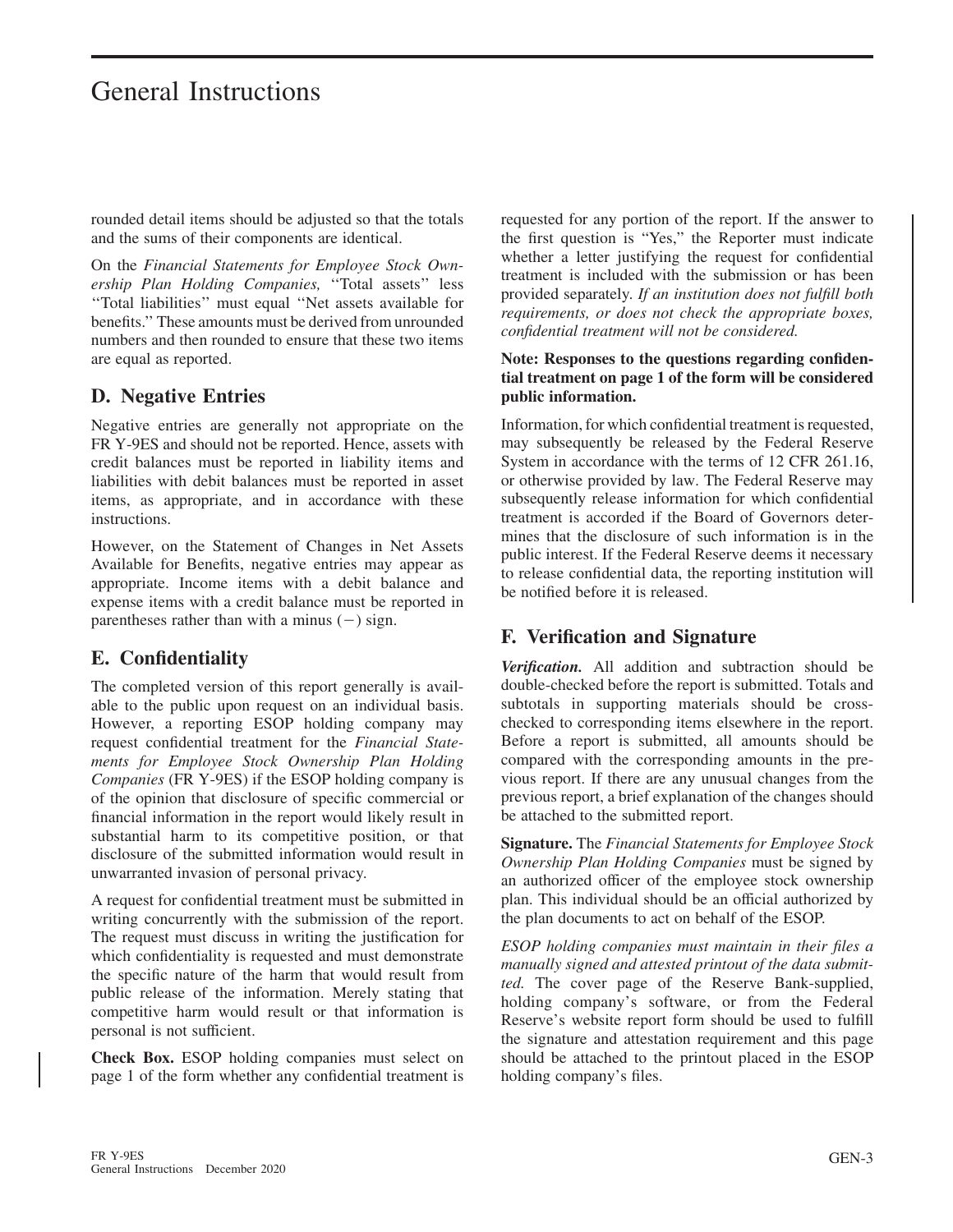# General Instructions

### **G. Amended Reports**

The Federal Reserve may require the filing of amended *Financial Statements for Employee Stock Ownership Plan Holding Companies* if the report previously submitted contains significant errors. In addition, an ESOP holding company should file an amended report when internal or external auditors make audit adjustments that result in a restatement of financial statements previously submitted to the Federal Reserve. In the event that certain of the required data are not available, ESOP holding companies should contact the appropriate Reserve Bank for information on submitting a revised report.

### **H. Organization of the Instruction Book**

The instruction book is divided into two sections:

- (1) The General Instructions describing overall reporting requirements.
- (2) The Line Item Instructions for each schedule of the *Financial Statements for Employee Stock Ownership Plan Holding Companies* (FR Y-9ES).

The instructions and definitions in section (2) are not necessarily self-contained; reference to more detailed treatments in the Glossary may be needed.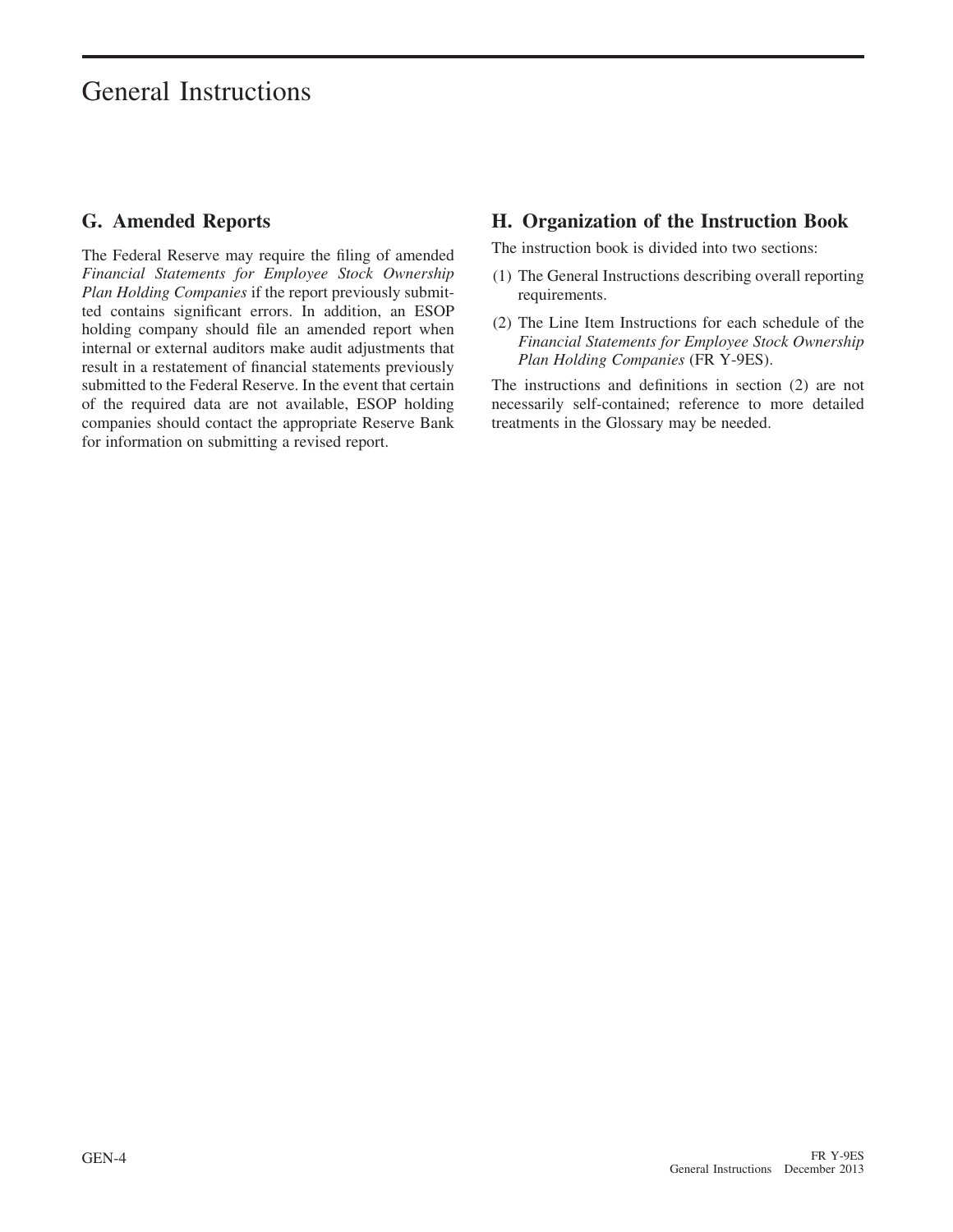# Statement of Changes in Net Assets Available for Benefits Schedule SC

The Statement of Changes in Net Assets Available for Benefits reflects changes in net assets available for benefits for the calendar year, the period from January 1 to December 31 for Employee Stock Ownership Plans (ESOPs). If the ESOP was formed during the calendar year, the Statement of Changes in Net Assets Available for Benefits should reflect changes in the value from the date of formation to the end of the calendar year (i.e., December 31).

For leveraged ESOPs, additions and deductions should include both allocated and unallocated (suspense account) amounts. Transfers from unallocated to allocated should not be reflected because they do not affect net assets available for plan benefits. (See the following Glossary entries: ''Leveraged ESOPs,'' ''Net Assets Available for Benefits,'' and ''Suspense Shares.'')

### **Investment Income**

**Line Item 1 Net appreciation (depreciation) in fair value of investments:**

#### **Line Item 1(a) Employer securities.**

Report the change in fair value of employer securities. Realized gains and losses need not be segregated from unrealized gains and losses relating to investments held at year-end. If the amount reported is a net loss, enclose it in parentheses.

#### **Line Item 1(b) Other securities.**

Report the change in fair value of all other securities. Realized gains and losses need not be segregated from unrealized gains and losses relating to investments held at year-end. If the amount reported is a net loss, enclose it in parentheses.

#### **Line Item 2 Interest income.**

Report interest income paid or payable to the ESOP for the current reporting period related to cash balances or debt securities reported in items 1, 2(b), 3(b), 4 and 9 of the Statement of Net Assets Available for Benefits.

#### **Line Item 3 Dividend income.**

Report dividend income declared or paid to the ESOP during the calendar year-to-date. Include dividends that were payable but that will not be received until after the report date.

#### **Line Item 4 Employer contributions.**

Report total employer contributions declared (whether or not yet received), during the current reporting period. Include in this item both cash and noncash contributions. Noncash contributions should be recorded at fair value. **A description of noncash contributions should be provided in the Notes to the Financial Statements.**

#### **Line Item 5 Participant contributions.**

Report contributions authorized by plan participants for the current reporting period whether or not the contributions have been remitted to the ESOP.

#### **Line Item 6 Other additions.**

Report the amount of all other additions to the net assets available for benefits recognized by the ESOP, that is not reported in items 1 through 5 above.

#### **Line Item 7 Total additions.**

Report the sum of items  $1(a)$ ,  $1(b)$ ,  $2$ ,  $3$ ,  $4$ ,  $5$ , and  $6$ .

#### **Line Item 8 Interest expense.**

Report loan interest and any other interest paid or payable by the ESOP for the calendar year-to-date. Include only expenses paid by the ESOP and do not include expenses paid by a lower tier holding company or a bank on behalf of the ESOP unless such payments were reimbursed by the ESOP.

I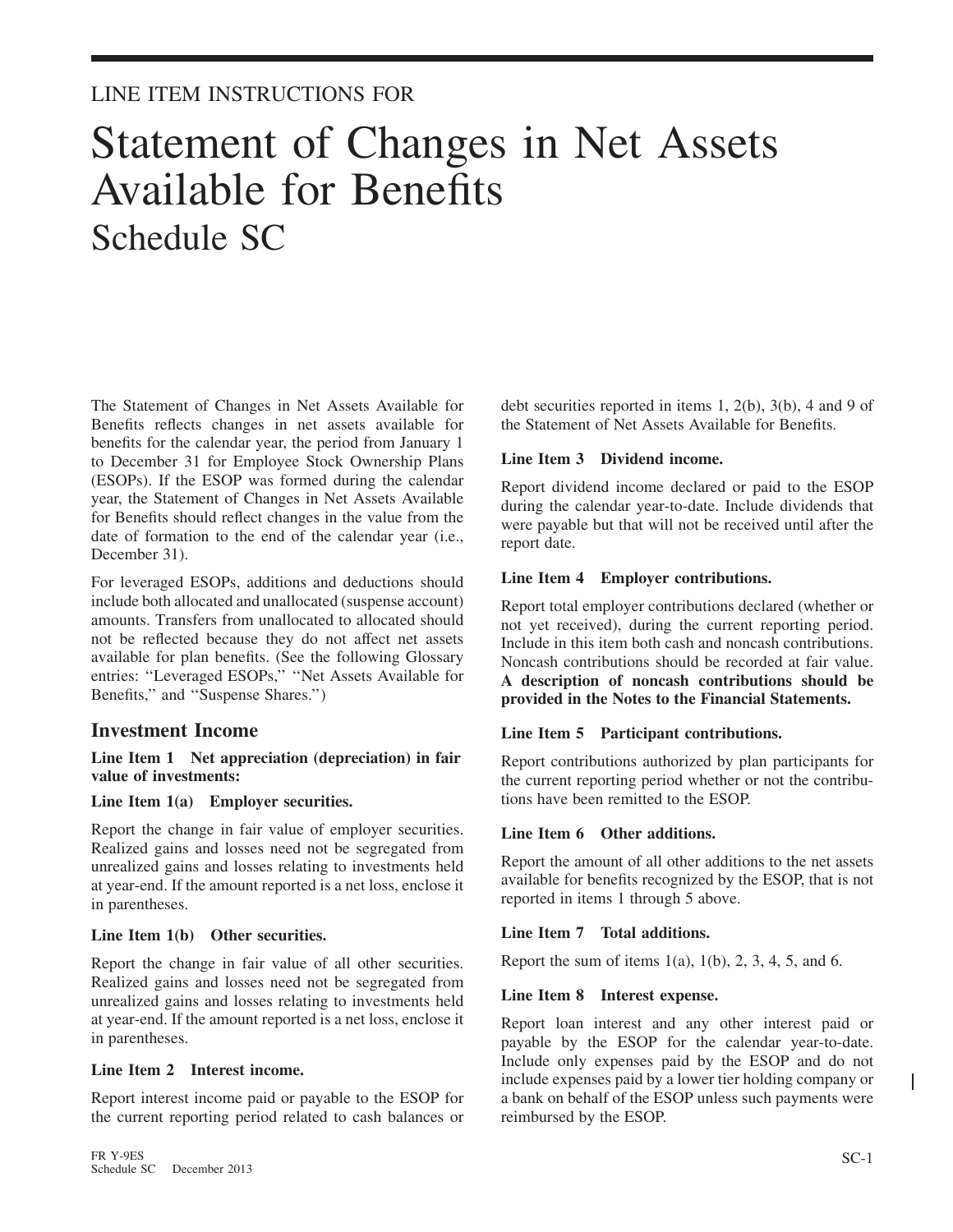#### **Line Item 9 Insurance expenses.**

Report the difference between the premium paid and the cash surrender value of life insurance.

#### **Line Item 10 Distributions paid to participants.**

Report distributions that were paid or payable to participants for the calendar year-to-date.

#### **Line Item 11 Other deductions.**

Report any other deductions from net assets available for benefits not included in items 8, 9, and 10 above, such as plan administration expenses. Include only expenses paid by the ESOP and do not include expenses paid by a lower tier holding company or a bank on behalf of the ESOP unless such payments were reimbursed by the ESOP.

#### **Line Item 12 Total deductions.**

I

Report the sum of items 8, 9, 10, and 11.

#### **Line Item 13 Net increase (decrease).**

Report the difference between item 7 minus item 12. If amount reported is a net decrease, enclose it in parentheses. This amount should be equal to the difference between items 14 and 15.

#### **Line Item 14 Beginning of year: net assets available for benefits.**

Report the net assets available for benefits as of the previous calendar year-end.

#### **Line Item 15 End of year: net assets available for benefits.**

Report the net assets available for benefits as of the end of the statement period, the sum of items 13 and 14. This item must equal the Statement of Net Assets Available for Benefits schedule, item 15.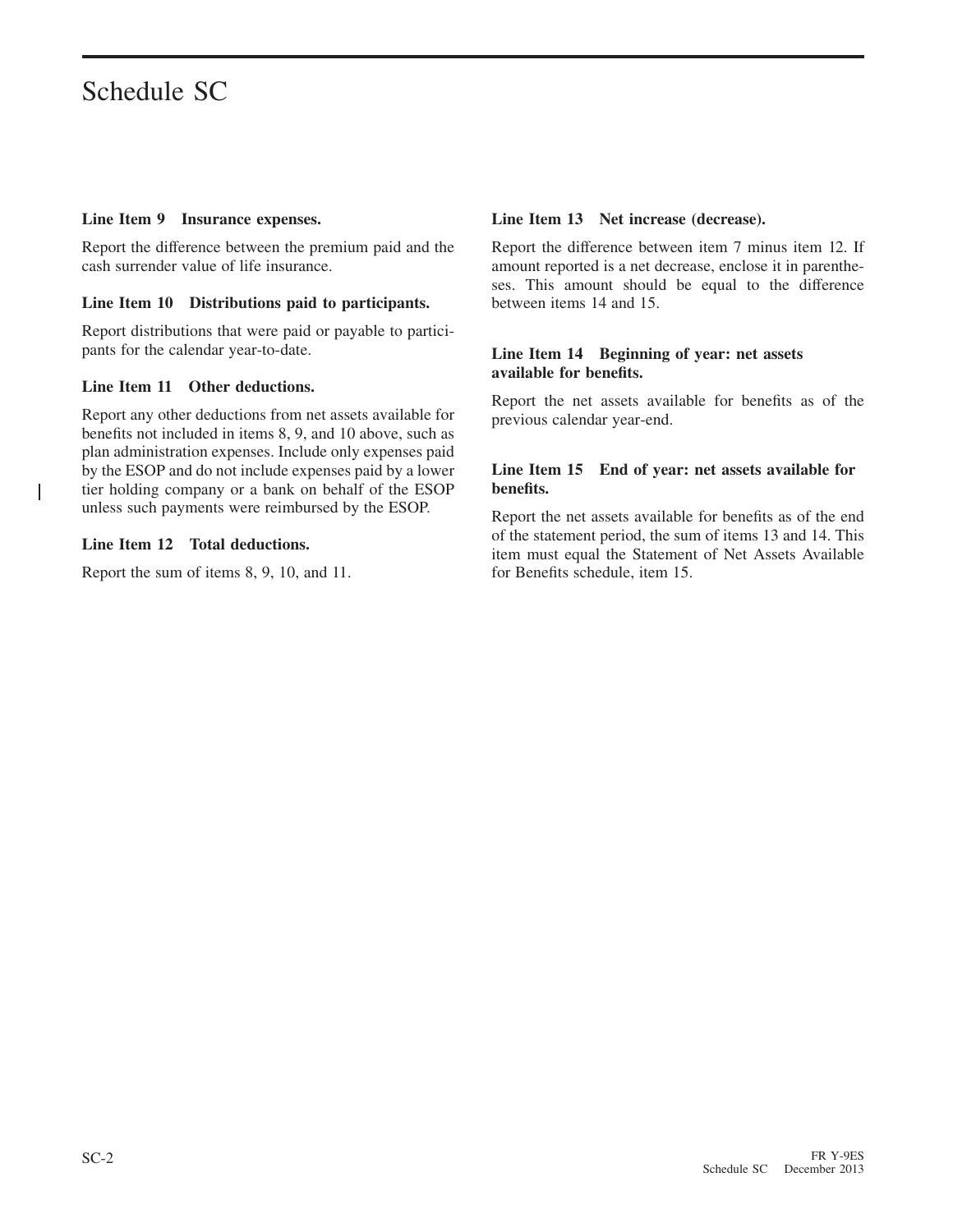# Statement of Net Assets Available for Benefits Schedule SB

The Statement of Net Assets Available for Benefits reflects, as of the report date, the net assets that ultimately are available to pay benefits. For leveraged ESOPs, assets reported on this schedule should include both allocated and unallocated (suspense account) amounts.

#### **Assets**

T

#### **Line Item 1 Cash and Cash Equivalents (including money market instruments).**

Report cash and cash equivalents both noninterest bearing and interest bearing. For the purposes of this report, cash and cash equivalents includes cash, and other financial instuments that are both: (a) readily convertible into cash and (b) have a remaining maturity of three months or less. Examples of items commonly considered cash equivalents are Treasury bills, commercial paper, or money market funds. Cash purchases and sales of those investments, if included here, should be part of the cash management activities rather than part of investing activities. Securities that are purchased as investments should be reported in items 2 through 4 below.

Overdrafts should not be reported in this item. Overdrafts should be reported under item 13, ''Other liabilities.''

#### **Line Item 2 Holding company securities.**

Plan investments, whether equity or debt securities or other investments, shall be presented at their fair value as of the report date. The fair value of an investment is the amount that the ESOP could reasonably expect to receive in a current arms-length sale between a willing buyer and a willing seller, that is, other than in a forced or liquidation sale. Fair values shall be measured by the market price if there is an established securities trading market for the investment. If no active market for the employer securities exists, fair values shall be determined by an annual independent appraisal.

#### **Line Item 2(a) Equity securities.**

Report the fair value of equity securities in a holding company employer or sponsor as of the report date. Equity securities reported in this item should include qualifying employer securities. (See the Glossary entries ''Qualifying Employer Securities'' and ''Sponsoring Employer.'') Non-qualifying employer equity securities should be reported in item 9, ''Other assets.''

#### **Line Item 2(b) Debt securities.**

Report on this item the fair value of debt securities in a holding company employer or sponsor as of the report date. Debt securities reported in this item should include qualifying employer securities. (See the Glossary entries ''Qualifying Employer Securities'' and ''Sponsoring Employer.'') Non-qualifying employer debt securities should be reported in item 9, ''Other assets.''

#### **Line Item 3 Bank securities.**

Plan investments, whether equity or debt securities or other investments, shall be presented at their fair value as of the report date. The fair value of an investment is the amount that the ESOP could reasonably expect to receive in a current arms-length sale between a willing buyer and a willing seller, that is, other than in a forced or liquidation sale. Fair values shall be measured by the market price if there is an established securities trading market for the investment. If no active market for the employer securities exists, fair values shall be determined by an annual independent appraisal.

#### **Line Item 3(a) Equity securities.**

Report the fair value of equity securities in a bank employer or sponsor as of the report date. Equity securities reported in this item should include qualifying employer securities. (See the Glossary entries ''Qualifying Employer Securities'' and ''Sponsoring Employer.'')  $\mathbf{I}$ 

 $\overline{\phantom{a}}$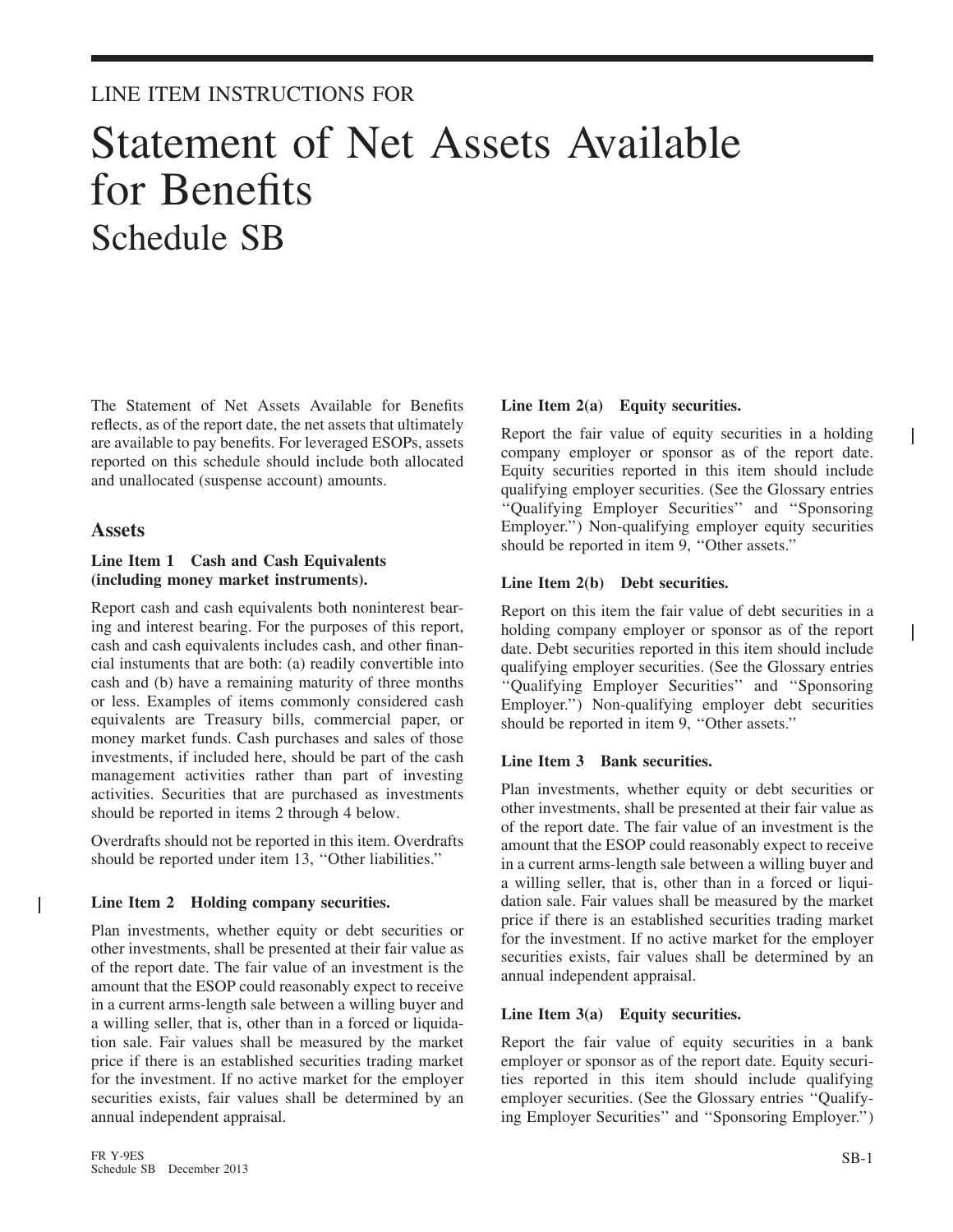# Schedule SB

Non-qualifying employer equity securities should be reported in item 9, ''Other assets.''

#### **Line Item 3(b) Debt securities.**

Report the fair value of debt securities in a bank employer or sponsor as of the report date. Debt securities reported in this item should include qualifying employer securities. (See the Glossary entries ''Qualifying Employer Securities'' and ''Sponsoring Employer.'') Non-qualifying employer debt securities should be reported in item 9, ''Other assets.''

#### **Line Item 4 Securities (other than securities reported in items 1, 2, 3, and 9).**

Diversified ESOPs that hold marketable debt and equity securities other than qualifying employer securities or sponsor securities, should report the fair value of those securities in this item. Do not include bank or holding company employer securities held by the ESOP in this item; those investments should be reported on either item 2, 3 or 9.

#### **Line Item 5 Employer's contribution receivable.**

Employer's contribution receivables are amounts due as of the report date. Amounts due include those pursuant to formal commitments and legal obligations. Evidence of a formal commitment may include (a) a resolution by the employer's governing body approving a specific contribution, (b) a consistent pattern of making payments after the plan's year-end pursuant to an established funding policy that attributes such subsequent payments to the preceding plan year, (c) a deduction of a contribution for federal tax purposes for periods ending on or before the reporting date, or (d) the employer's recognition as of the report date of a contribution payable to the plan.

#### **Line Item 6 Participants' contribution receivable.**

Participants' contribution receivables are amounts due from plan participants that are permissible under the plan and contributed pursuant to a formal commitment as of the report date. These contributions normally would be made by participants in a KSOP plan. (See the Glossary entry "KSOP.")

#### **Line Item 7 Dividends and interest receivable.**

Report the amount of dividends and interest earned but not yet received as of the report date.

#### **Line Item 8 Cash surrender value of life insurance.**

Report the cash surrender value of any insurance policy on a bank or holding company officer or employee for which the ESOP holds as an investment to defray costs of employee benefits.

I

I

#### **Line Item 9 Other assets.**

List any other non-qualifying assets that have not been described in items 1 through 8.

#### **Line Item 10 Total assets.**

Report the sum of items 1, 2(a), 2(b), 3(a), 3(b), 4, 5, 6, 7, 8, and 9.

### **Liabilities**

#### **Line Item 11 Loans payable.**

Report the amount of all loans payable by the ESOP holding company for purchase of the stock of the sponsoring employer. The debt of leveraged ESOPs also should be reported on the balance sheet of the sponsoring employer. All other loans payable should be reported in other liabilities. For more information see ''Leveraged ESOPs'' in the Glossary.

#### **Line Item 12 Interest payable.**

Report any interest expense that already has been accrued as of the report date but which has not been paid.

#### **Line Item 13 Other liabilities.**

Report the total amount of all other liabilities not reported under items 11 and 12 above. Include amounts allocated to the accounts of the persons who have elected to withdraw from the plan but have not been paid.

#### **Line Item 14 Total liabilities.**

Report the sum of items 11, 12, and 13.

#### **Line Item 15 Net Assets Available for Benefits.**

Report the difference between item 10 and item 14. The amount reported in this line item must equal line item 15 of Schedule SC. For non-leveraged ESOPs, net assets available to pay plan benefits should reconcile to the sum of the participant's individual account balances.

For leveraged ESOPs, the sum of the participant's individual account balances should equal the fair value of the

ı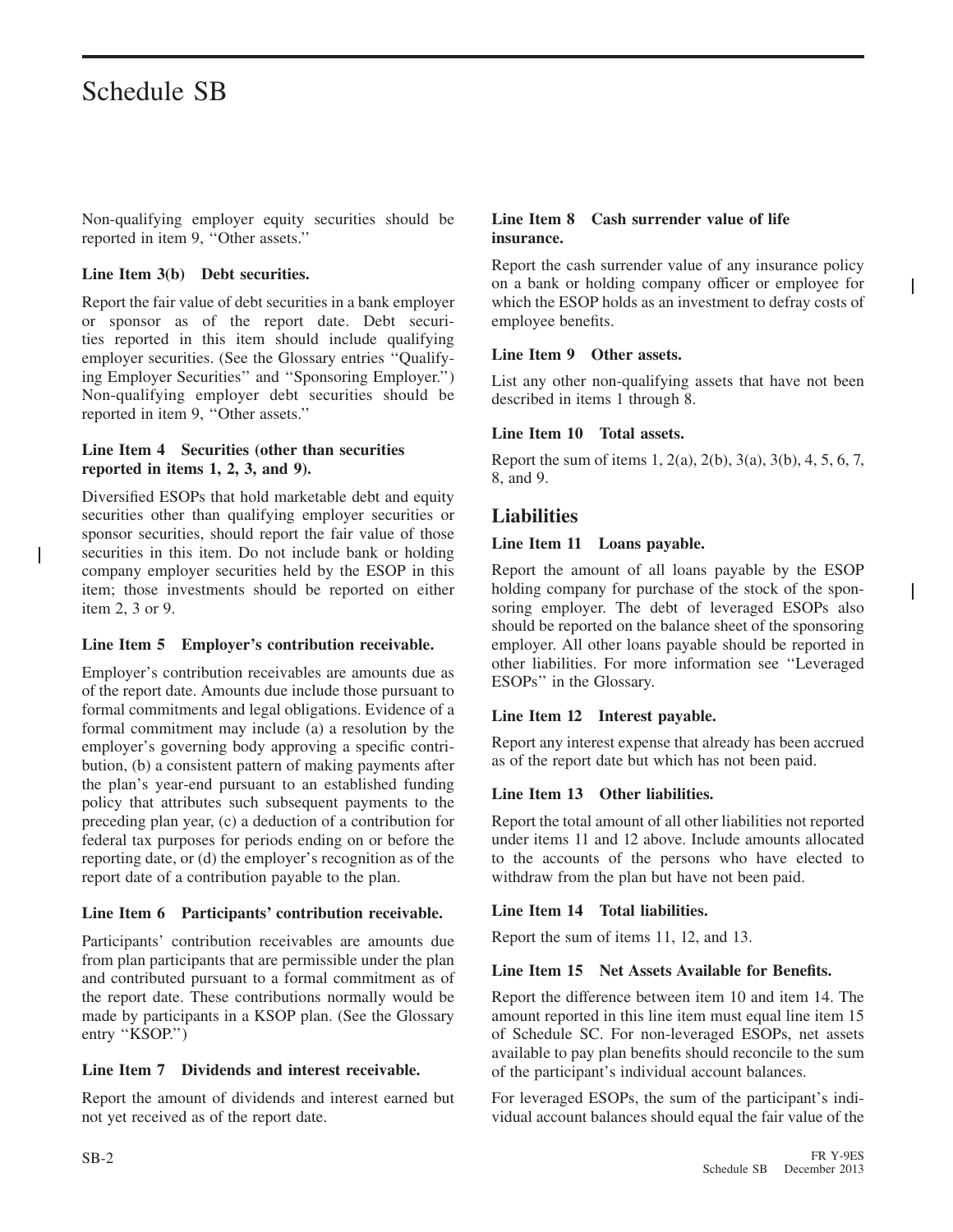# Schedule SB

plan's allocated assets. The reconciling items between (1) the sum of the participant's individual account balances and (2) net assets available for benefits include the fair value of the plan's unallocated (suspense account)

assets and the plan's liabilities. (See the Glossary entries for ''Leveraged ESOPs,'' ''Net Assets Available for Benefits,'' and '' Suspense Shares.'')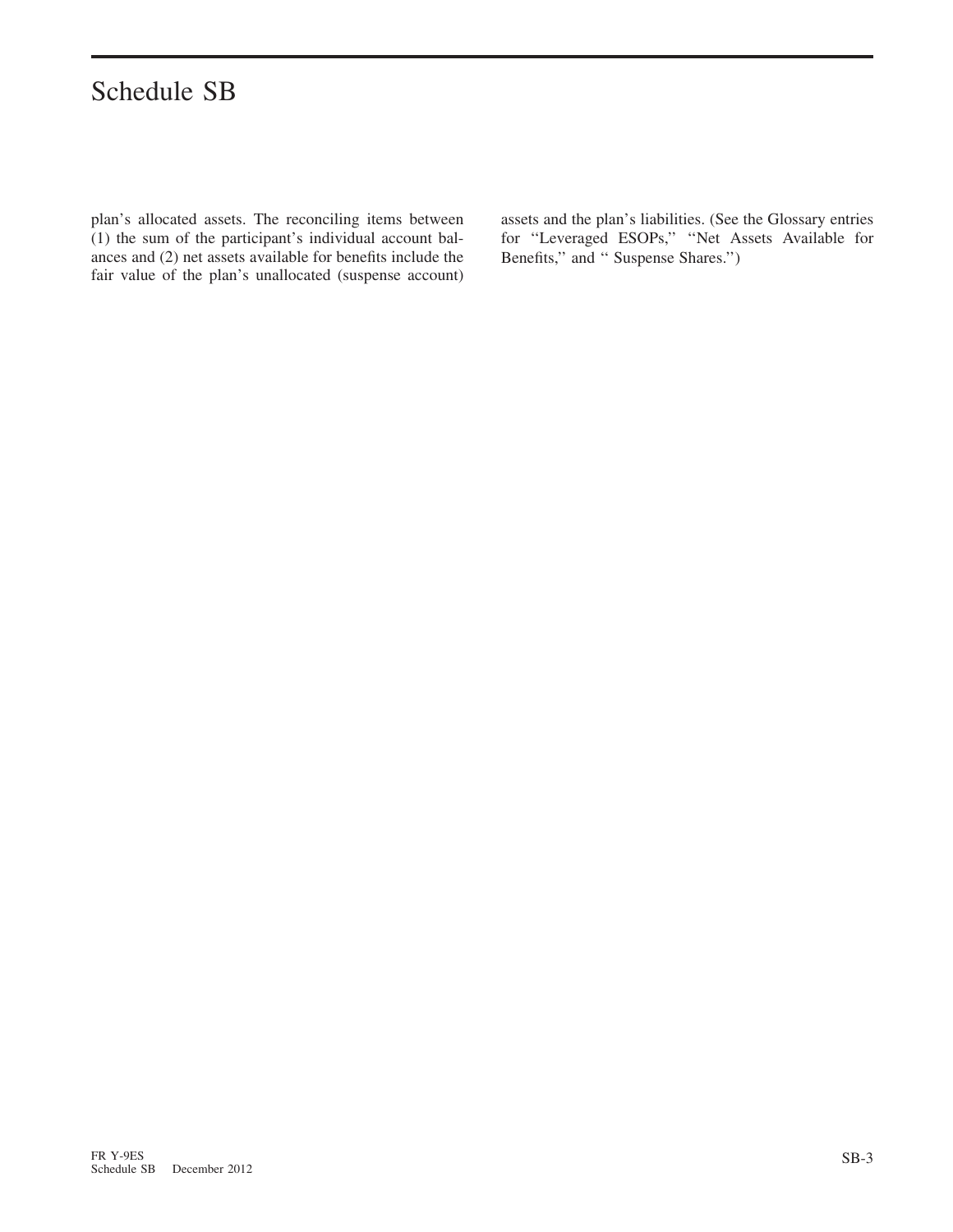## LINE ITEM INSTRUCTIONS FOR

# Memoranda Schedule SB-M

#### **Line Item M1 Sponsoring employer.**

Report the name of the sponsoring employer as defined in the plan document.

#### **Line Item M2 Shares held by ESOP:**

#### **Line Item M2(a) Total number of bank shares held by ESOP.**

Report the total number of bank shares held by the ESOP, including both allocated and unallocated shares. If fractional shares are issued and they are greater than or equal to .5, round up to the nearest whole number.

#### **Line Item M2(b) Percentage of bank shares held by ESOP.**

Report the percentage of bank shares outstanding that are held by the ESOP, including both allocated and unallocated shares.

#### **Line Item M2(c) Number of bank shares allocated to ESOP participants.**

Report the total number of bank shares held by the ESOP that are allocated to plan participants. The number of allocated shares is included in item M2(a). If fractional shares are issued and they are greater than or equal to .5, round up to the nearest whole number.

#### **Line Item M2(d) Total number of holding company shares held by ESOP.**

Report the total number of holding company shares held by the ESOP, including both allocated and unallocated shares. If fractional shares are issued and they are greater than or equal to .5, round up to the nearest whole number.

#### **Line Item M2(e) Percentage of holding company shares held by ESOP.**

Report the percentage of holding company shares outstanding that are held by the ESOP, including both allocated and unallocated shares.

#### **Line Item M2(f) Number of holding company shares allocated to ESOP participants.**

Report the total number of holding company shares held by the ESOP that are allocated to plan participants. The number of allocated shares is included in item M2(d). If fractional shares are issued and they are greater than or equal to .5, round up to the nearest whole number.

#### **Line Item M3 Amount of ESOP debt reported as contra-equity by the sponsoring employer or unearned ESOP shares on:**

As part of sponsoring a leveraged ESOP, the employer will deduct an amount equal to the debt balance from the equity section of its balance sheet for unallocated shares. For more information see ''ESOP Debt to Related Entities'' in the Glossary.

#### **Line Item M3(a) Bank report of condition.**

Report the amount of the contra-equity account that is reported on the bank's report of condition and income. A bank that has guaranteed the ESOP long-term debt would include the offsetting debit to the liability reported on the balance sheet as a contra-equity account on the balance sheet.

#### **Line Item M3(b) Holding company balance sheet.**

Report the amount of the contra-equity account that is reported on the holding company's balance sheet. A holding company that has guaranteed the ESOP longterm debt would include the offsetting debit to the

ı

ı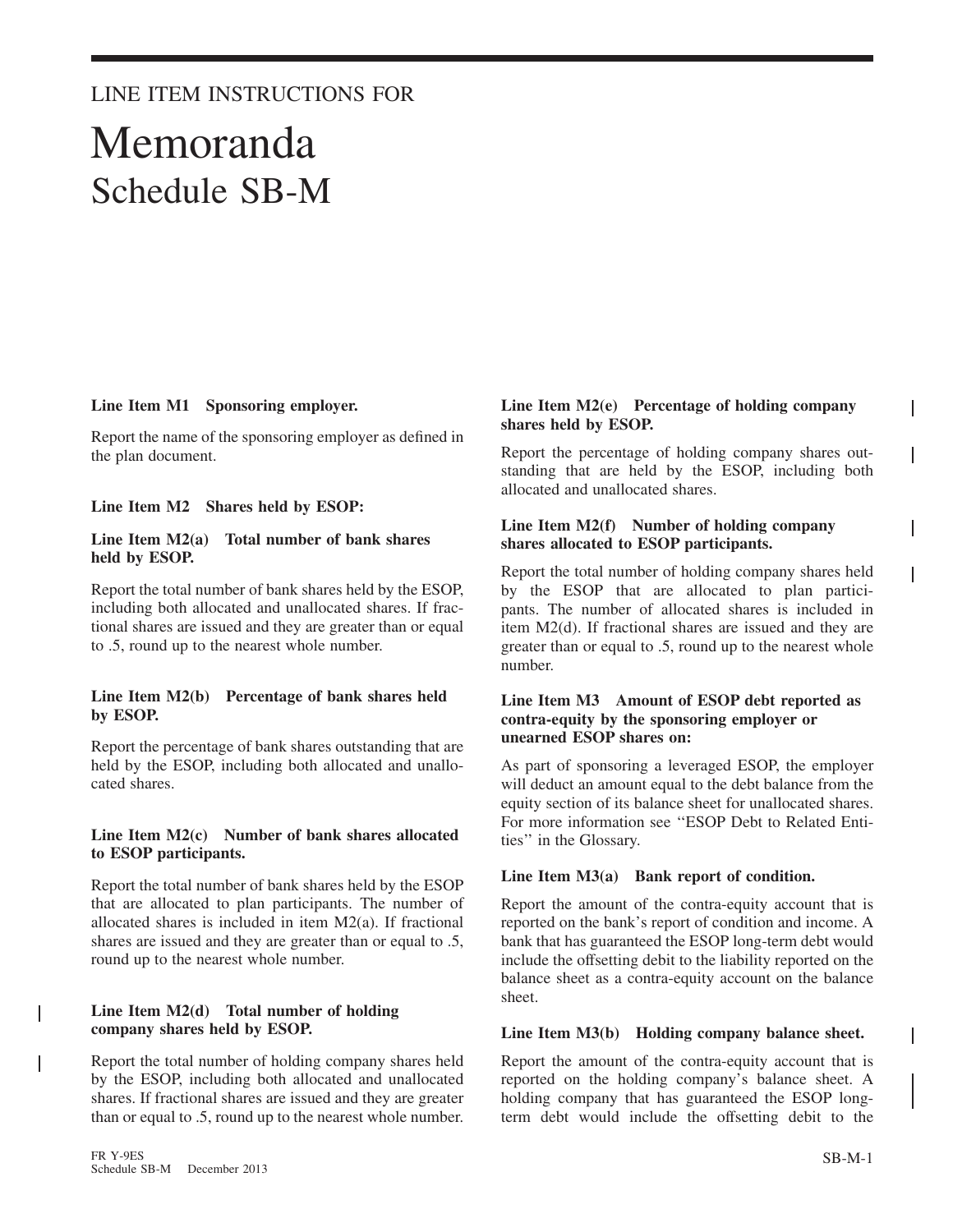# Schedule SB-M

liability reported on the balance sheet as a contra-equity account on the balance sheet.

#### **Line Item M4 Year ESOP was initially adopted.**

Report the year the ESOP was initially adopted by the sponsoring employer as defined in the plan document. For plans that existed prior to becoming ESOPs, report the date that the plan became an ESOP. Report the year in the century/year (i.e., CCYY) format (for example, report 1976 and not "76").

#### **Line Item M4(a) Accounted for under AICPA Statement of Position 76-3 or Statement of Position 93-6. (Enter ''1'' for SOP 76-3; enter ''2'' for SOP 93-6).<sup>1</sup>**

If the ESOP employer has adopted SOP 76-3, enter ''1'' in this item. If the ESOP employer has adopted SOP 93-6, enter "2" in this item. (See the Glossary entry ''Accounting for ESOPs by Sponsoring Employer'').

#### **Line Item M4(b) Total number of plan participants as of December 31 of the report year.**

Report the total number of participants in the plan, as defined in Form 5500, as of December 31 of the reporting year. Report the exact number of participants.

#### **Line Item M5 Estimated employer liability for payment of plan benefits/distributions within two (2) years after December 31 of the report year.**

Report an estimate of the employer's liability to plan participants and/or beneficiaries eligible and reasonably expected to receive benefits or distributions within two years after December 31 of the report year. Such amounts include payments of participant retirement benefits, beneficiary payments, and termination payments. These amounts do not include all vested balances of participants, but only those amounts reasonably expected to be subject to distribution within two years after December 31 of the report year.

#### **Line Item M6 The net amount of plan participant balances eligible for diversification under the diversification requirement.**

Report the amount of plan participant balances available under the diversification requirements for participants who have attained 10 years of service and are age 55 or older who are eligible to elect to diversify their individual accounts, or who have elected to diversify their accounts. Calculate the net amount of plan participant balances eligible for diversification by determining the gross amount of plan participant balances eligible for diversification and subtract the amount of participant balances previously diversified.

#### **Line Item M7 Did the plan engage in any transaction with parties in interest during the current report year?**

If the plan engaged in a transaction with a party in interest during the current reporting year, please enter a "1" in the box. If no transactions with a party in interest occurred during the current reporting year, please enter a ''0'' (zero) in the box. (See the Glossary entry ''Partyin-Interest/Disqualified Person.'')

#### **Line Item M8 Has there been a change in plan trustees or the plan administrative committee during the current report year?**

If there has been a change in plan trustees, or membership in the plan administrative committee during the current reporting year, please enter a ''1'' in the box. If no change in plan trustees or the plan administrative committee occurred during the current reporting year, please enter a "0" (zero) in the box.

<sup>1.</sup> See ASC Subtopic 718-40, Compensation-Stock Compensation – Employee Stock Ownership Plans and ASC Subtopic 105-10, Generally Accepted Accounting Principal – Overall for additional information.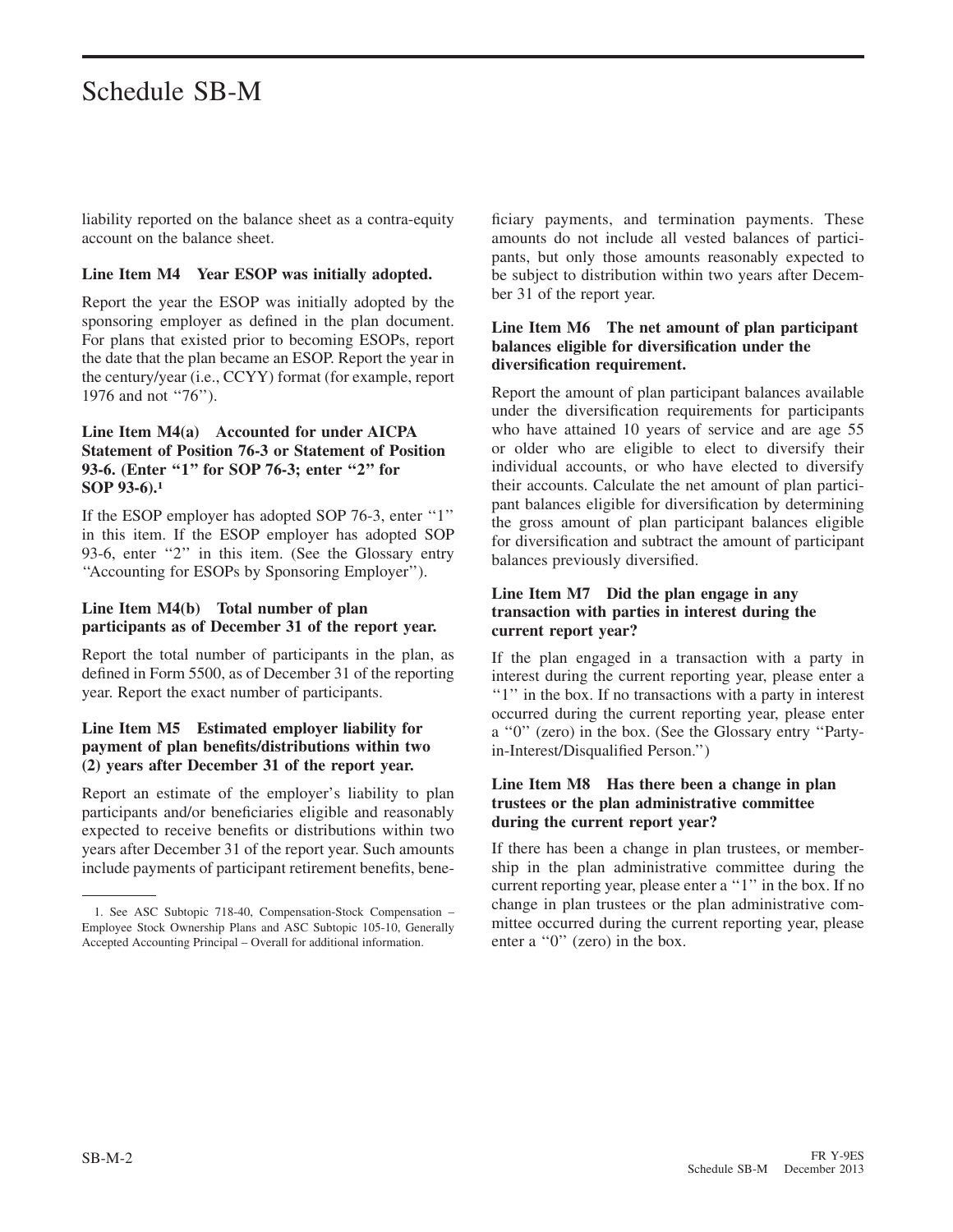$\overline{\phantom{a}}$ 

The definitions in this Glossary apply to the *Financial Statements for Employee Stock Ownership Plan Holding Companies* (FR Y-9ES) and are not necessarily applicable for other regulatory or legal purposes. The presentation of the assets, liabilities, and net assets available for benefits, and the recognition of changes in the net assets available for benefits in the FR Y-9ES are to be in accordance with generally accepted accounting principles. The accounting discussions in this Glossary are those relevant to the preparation of these reports and are not intended to constitute a comprehensive presentation on bank accounting or on generally accepted accounting principles (GAAP).

Subsequent to legislation that created Employee Stock Ownership Plans (ESOPs), accounting standards for both the plan and the plan sponsor have evolved. The appropriate accounting can vary from institution to institution, depending on the date the ESOP was formed and other unique factors. The information given below is intended only as general guidance; for in-depth or specific information, it may be necessary to consult GAAP resources or obtain expert accounting or legal advice.

**Accounting for ESOPs:** ESOP accounting as presented in the FR Y-9ES should conform to generally accepted accounting principles (GAAP). The plan should use a special form of fair value accrual accounting consistent with employee benefit plans and not the equity method of accounting. The plan balance sheet should reflect ESOP debt as a liability on its balance sheet. GAAP for ESOPs are addressed primarily by the AICPA Audit and Accounting Guide: Audits of Employee Benefit Plans.

**Accounting for ESOPs by Sponsoring Employer:** Sponsoring employer accounting for a leveraged ESOP will vary depending upon the formation date. (See the Glossary entry for ''Formation Date.'') Employer accounting for ESOPs formed after 1993 is governed by the ASC Subtopic 718-40, Compensation-Stock Compensation – Employee Stock Ownership Plans (formerly AICPA Statement of Position 93-6, *Employers' Accounting for Employee Stock Ownership Plans*). According to ASC Subtopic 718-40, all debt of the ESOP must be reflected as a liability on the financial statements of the sponsoring employer. The shares purchased with the proceeds of the debt are recorded by the sponsoring employer as a contra-equity account. This account is reduced and the shares are transferred to the ESOP in proportion to the debt repayment.

ESOPs formed prior to 1994 are accounted for pursuant to AICPA Statement of Position 76-3 as grandfathered by ASC Subtopic 105-10, Generally Accepted Accounting Principal – Overall. For loans that closed or were renegotiated after June 19, 1989, the debt must be reflected on the balance sheet of the sponsoring employer, and on the balance sheet of the ESOP. Institutions accounting for transactions under ASC Subtopic 105-10 also reflect the debt balance as a contra-equity account. For additional information, see ASC Subtopic 718-40, ASC Subtopic 105-10, and ASC Topic 960, Plan Accounting-Defined Benefit Pension Plans (formerly FAS 35, *Accounting and Reporting by Defined Benefit Pension Plans*), and any other accounting standards relevant to the reporting ESOP employer.

NOTE: When a leveraged ESOP borrows from an affiliate bank or holding company the note receivable and the note payable are both eliminated from the consolidated balance sheet. Likewise, income and expense accounts are also eliminated. On a parent-only basis, they continue to be reflected on each balance sheet.

**Accumulated Plan Benefits:** Benefits calculated to the benefit information date that are attributable to the employee under the provisions of the plan.

**Adequate Consideration:** In the case of a security for which there is a recognized market, the price prevailing on a national securities exchange. In the case of a closely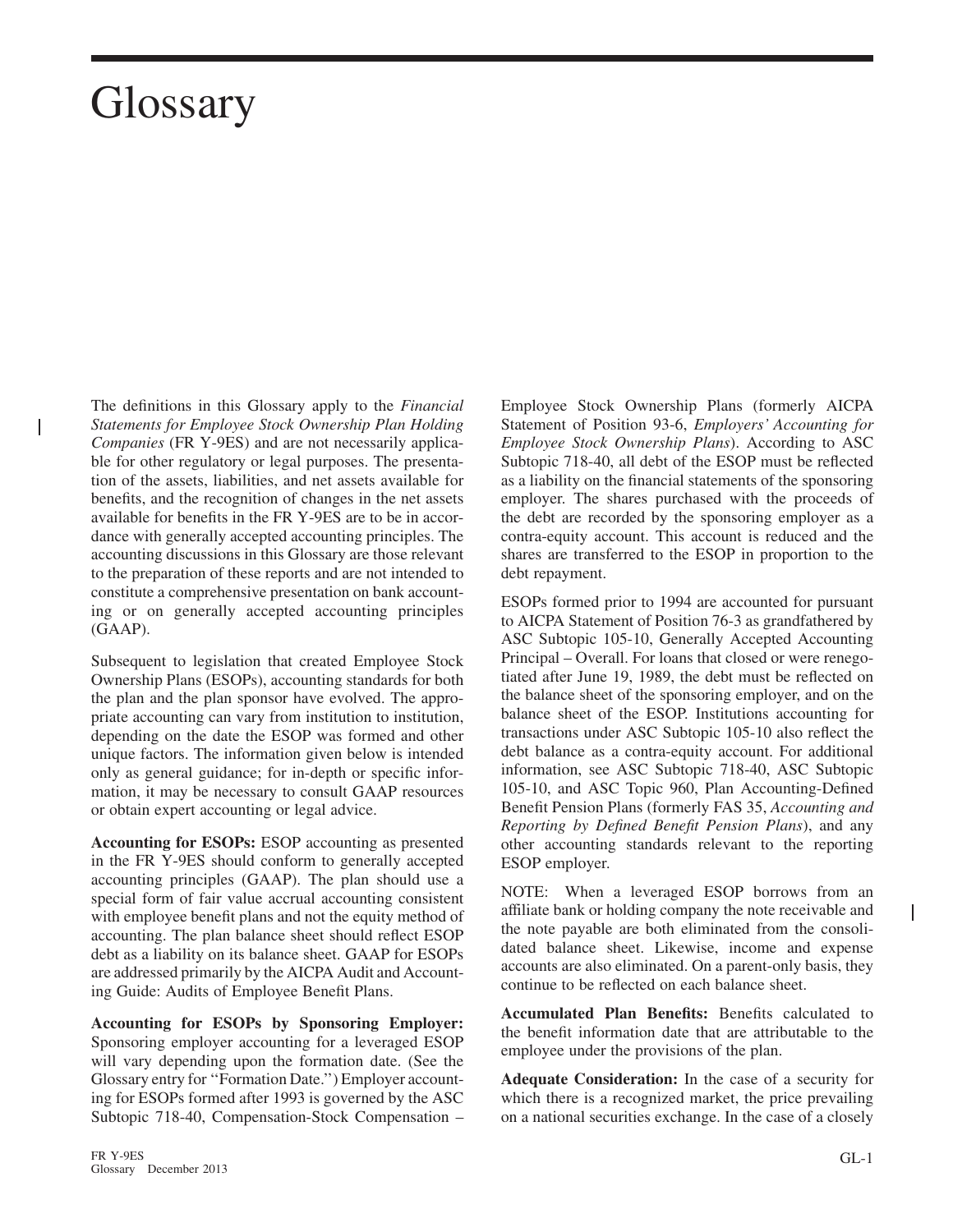ı

I

held security, the fair market value of the asset as determined in good faith by the trustee or named fiduciary.

**Allocated Shares:** The shares in an ESOP trust that have been assigned to individual participant accounts based on a known formula. IRS rules require allocation to be nondiscriminatory (that is, generally based on compensation, length of service, or a combination of both). For any particular participant such shares may be vested, unvested or partially vested.

**Appraisal:** Closely held employer securities of an ESOP must be independently appraised at least annually as of the plan valuation date. For purposes of reporting on the FR Y-9ES, the reporter should use the most recent plan year-end appraisal.

**Benefits:** See ''Pension Benefits'' and ''Accumulated Plan Benefits.''

**Control:** Under Section 3(a)(1) of the BHC Act and Section 225.11 of Regulation Y, an ESOP is required to register, and be regulated, as a bank holding company before acquiring control of 25 percent or more of any class of voting securities of a bank or bank holding company. Under the rebuttable control presumption of Section 225.31(d)(2)(ii) of Regulation Y, an ESOP also is presumed to control a bank or bank holding company if it acquires control of more than 5 percent (but less than 25 percent) of any class of that banking organization's voting securities and, together with the interests held by its trustees and administrative committee members, controls 25 percent or more. In this situation, unless the control presumption can be successfully rebutted, an ESOP must register, and be regulated, as a ''bank holding company.''

Like other bank holding companies, once an ESOP is approved to control 25 percent or more, it must continue to receive prior Federal Reserve approval for any increase in the number or percentage of shares it owns until it is approved to own over 50 percent, at which time it would become exempt from further acquisition filing requirements under Section 225.12(c) of Regulation Y.

Under Section 10(b)(2) of the Home Owners' Loan Act and Section 238.11 of Regulation LL, an ESOP is required to register, and be regulated, as a savings and loan holding company before acquiring control of more than 25 percent of any class of voting securities of a savings and loan holding company. Under the rebuttable presumption of control of Section  $228.21(d)(2)(ii)$  of Regulation LL, an ESOP also is presumed to control a savings and loan holding company if it acquires control of more than 5 percent of the outstanding shares of any class of voting securities of a savings association or other company, and together with the interests held by its management officials and principal shareholders (including members of the immediate families of either), owns, controls, or holds with power to vote 25 percent or more of the outstanding shares of any class of voting securities of the savings association or other company. In this situation, unless the control presumption can be successfully rebutted, an ESOP must register, and be regulated, as a ''savings and loan holding company.''

**Contingent Liability:** A contingent liability is recorded on the balance sheet based on the probability that an asset has been impaired or a loss has been incurred and the amount of the contingent liability is reasonably estimable.

**Contra-equity:** A contra-equity account is an account with a debit balance that is classified in the equity section of the balance sheet. The sponsoring employer records unearned ESOP shares in a contra-equity account. The account would be titled ''unearned ESOP shares'' under ASC Subtopic 718-40, Compensation-Stock Compensation – Employee Stock Ownership Plans (formerly AICPA Statement of Position 93-6, *Employers' Accounting for Employee Stock Ownership Plans*) or ''ESOP debt'' under AICPA Statement of Position 76-3 as grandfathered by ASC Subtopic 105-10, Generally Accepted Accounting Principal – Overall. For further guidance, see the FR Y-9C Glossary entries for ''unearned ESOP shares," "ESOP debt," and "contra-equity."

**Contributions:** Employers and/or plan participants make contributions to ESOPs. In order for plan participants to make contributions, the ESOP must contain a 401(k) feature permitting employee deferrals or savings. Employer contributions to retirement plans are generally considered to be a part of compensation expense by the employer. For additional information on plan deferral contributions see the Glossary entry for ''KSOP.''

**Contributions receivable:** Amounts due as of the date of the financial statements, including legal and contractual obligations; or amounts authorized by boards of directors.

**Defined contribution plan:** A plan that provides an individual account for each participant and provides benefits that are based on (a) amounts contributed to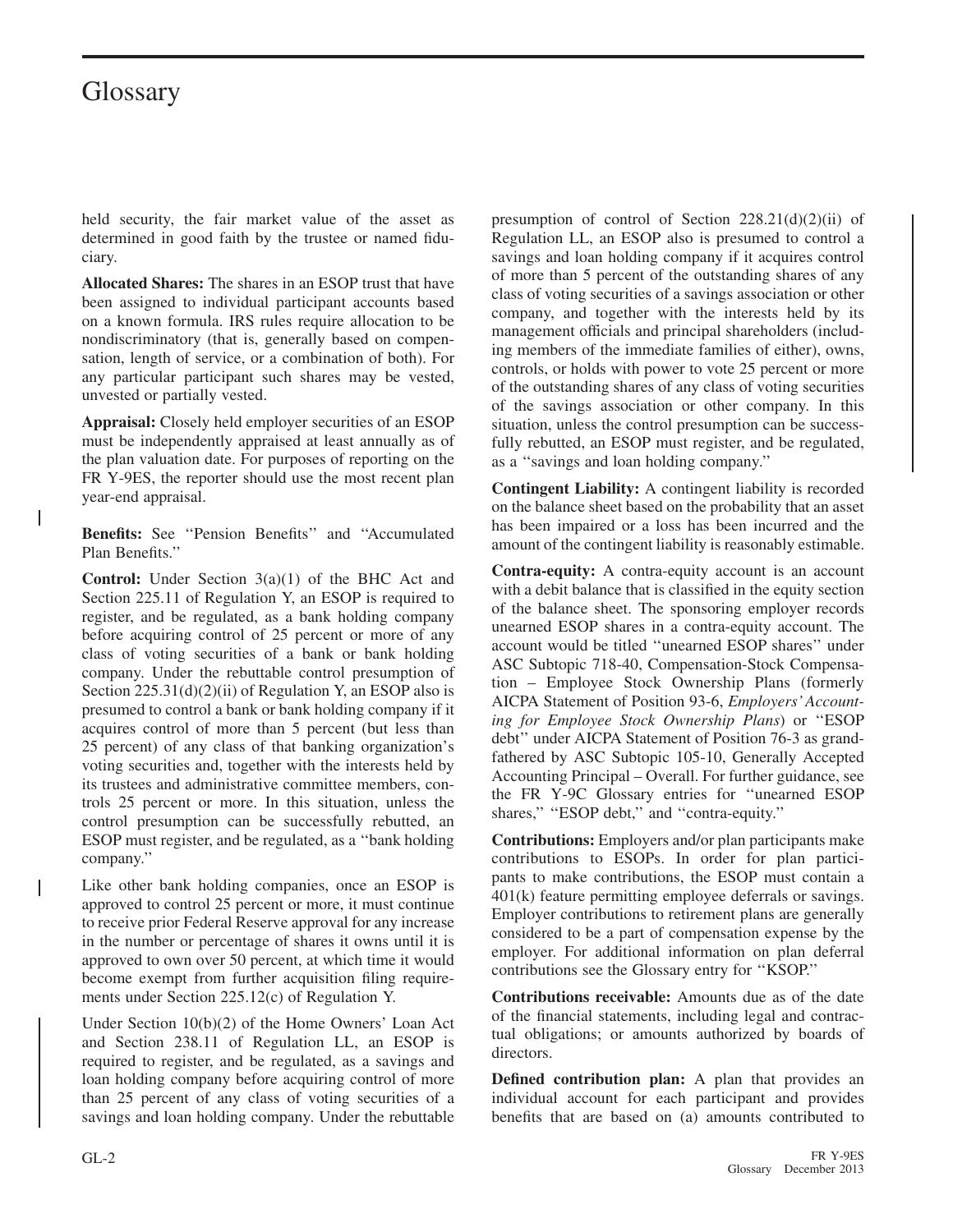the participants account by the employer or employee, (b) investment experience, and (c) any forfeitures allocated to the account less any administrative expenses charged to the plan. Examples of a defined contribution plan include a profit sharing plan, a 401(k) plan, and an ESOP. See ASC Subtopic 715-70, Compensation-Retirement Benefits – Defined Contribution Plans (formerly EITF 86-27, *Measurement of Excess Contributions to a Defined Contribution Plan or Employee Stock Ownership Plan).*

**Disqualified Person:** See ''Party-in-Interest/Disqualified Person.''

**Dividends on allocated shares used for debt service:** Dividends on allocated and unallocated shares must be allocated to employee accounts. Companies normally allocate these amounts using shares, or portions of shares, released from the suspense account, when the dividends have been used for debt service. The value of shares released must equal or exceed the dividends on shares that were allocated to employee accounts and were used for debt service. Dividends on unallocated shares may be allocated to participants based on any fair formula.

**Employer Securities:** See ''Qualifying Employer Securities.''

**Employee Retirement Income Security Act of 1974 (ERISA):** The ERISA is a federal law that sets minimum standards for most voluntarily established pension and health plans in private industry to provide protection for individuals in these plans.

**Employee Retirement Income Security Act of 1974 (ERISA) Plan:** A plan that is subject to ERISA.

**Employee Stock Ownership Plan (ESOP).** A taxqualified employee benefit plan, which is designed to be invested primarily in qualifying employer securities and is uniquely permitted to borrow money from or on the guarantee of a party-in-interest for the purpose of acquiring securities issued by the plan sponsor (a leveraged ESOP). The term ''employee stock ownership plan'' is also generally applied to (a) non-leveraged stock bonus plans that satisfy various requirements set forth in section 4975(e)(7) of the Internal Revenue Code and (b) profit-sharing plans (and certain pre-ERISA money purchase pension plans) that invest primarily in securities issued by the plan sponsor.

**ESOP Debt to Related Entities:** When a leveraged ESOP borrows from an affiliate bank or holding company, the note receivable and the note payable are both eliminated from the consolidated balance sheet. Likewise, income and expense accounts are also eliminated. On a parent-only basis, they continue to be reflected on each balance sheet.

**Fiduciary:** A person who has or exercises discretionary authority in the management of plan assets or in the administration of the plan. (Defined at ERISA section 3(21)). This generally includes plan administrators, plan officers and directors, plan trustees, investment managers, and persons with power to set plan policy and procedures.

**Form 5500:** A joint-agency form developed by the Internal Revenue Service, Department of Labor and the Pension Benefit Guaranty Corporation which may be used to satisfy the annual reporting requirements of the Internal Revenue Code and Titles I and IV of ERISA. Form 5500 and instructions can be obtained from the IRS public website (www.irs.gov).

**Form 5558:** Application for Extension of Time To File Certain Employee Plan Returns. A joint-agency (Internal Revenue Service, Department of Labor and The Pension Benefit Guaranty Corporation) form used to obtain a one-time extension of time to file Form 5500 up to 2<sup>1</sup>/<sub>2</sub> months after the normal due date.

**Formation Date:** The formation date is that date that a plan is formally adopted by the sponsoring employer and legally takes effect, according to plan documents and the sponsoring employer, and as determined by applicable laws and regulations.

**Holding Company:** See ''Control.''

**KSOP:** A KSOP is an ESOP designed with 401(k) provisions, which permits plan participants to defer or save a portion of their salary into the tax-qualified plan. A KSOP must be formally designated as an ESOP in order to qualify to borrow funds for the purposes of purchasing qualifying employer securities. Contributions receivable in a KSOP are amounts due from plan participants that are permissible under the plan and contributed pursuant to a formal commitment as of the reporting date.

**Leveraged ESOP:** A leveraged ESOP directly or indirectly borrows funds to purchase qualifying employer securities for the plan. Under certain circumstances funds can be borrowed from the sponsoring employer. All qualifying employer securities acquired by an ESOP with

I

I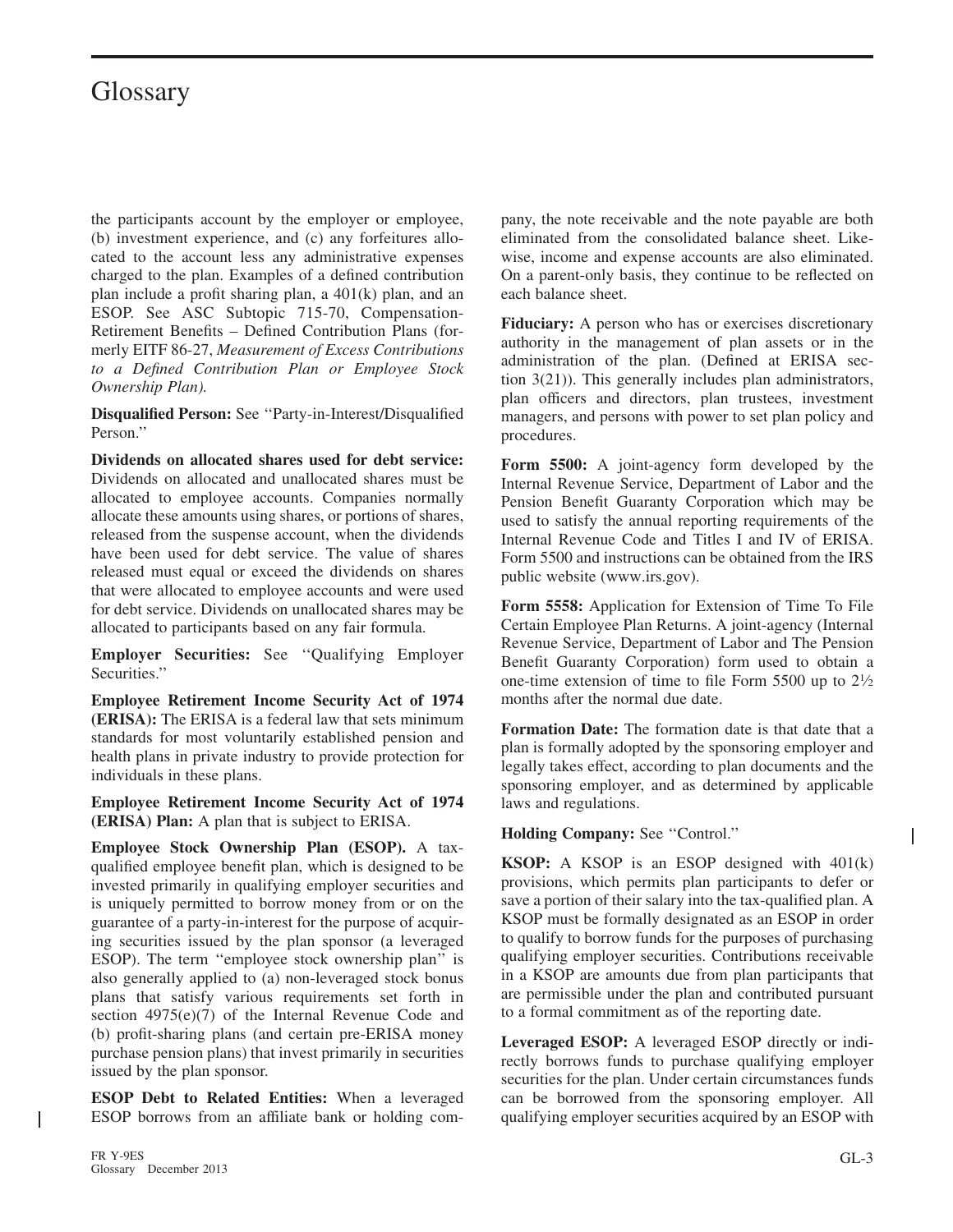proceeds from an exempt loan must be held in a contraequity account and then released to the ESOP as the loan is paid. Under both ASC Subtopic 718-40, Compensation-Stock Compensation – Employee Stock Ownership Plans (formerly AICPA Statement of Position 93-6, *Employers' Accounting for Employee Stock Ownership Plans*) or ''ESOP debt'' under AICPA Statement of Position 76-3 as grandfathered by ASC Subtopic 105-10, Generally Accepted Accounting Principal – Overall the employer, as well as the ESOP, records the ESOP's debt as a liability.

The qualifying employer securities that are held as collateral for the debt may fluctuate in market value; as a result, the market value of the securities held as collateral might not exactly equal the value of the debt. This difference does not need to be reported separately on the FR Y-9ES because allocated and unallocated shares are aggregated together and because the net assets available for plan benefits should not be affected by this fluctuation. (See the Glossary entry for ''Net Assets Available for Benefits.'')

**Market (Fair) Value of Securities:** The market value of securities should be determined, to the extent possible, by timely reference to the best available source of current market quotations or other data on relative current values. For example, securities traded on national, regional, or foreign exchanges or in organized over-the-counter markets should be valued at the most recently available quotation in the most active market.

The amount the plan could reasonably expect to receive for a plan investment in a current sale between a willing buyer and a willing seller. In the case of a closely held security, an annual appraisal independently arrived at by a person who customarily makes such appraisals and who is independent of any party to a transaction will be deemed to be a good faith determination of value. In the case of a transaction between a plan and a disqualified person, the value must be determined as of the date of the transaction [Treas. Reg.  $54.4975-11(d)(5)$ ]. (See also ''Adequate Consideration.'')

**Mature ESOP:** Mature ESOPs are those whose participants are approaching retirement age; these ESOPs are subject to diversification rules. To maintain its qualified status, an ESOP must allow participants who have attained the age of 55 and who have completed ten years of service to elect to diversify a percentage of their account. Also, a retiring or terminating participant has the option to require the employer to reacquire the shares allocated to the participant's account at the current fair market value if the employer securities are not readily tradable on an established market. According to SEC Accounting Release #268, the employer is required to reflect the obligation to repurchase shares from terminating employees outside of the equity accounts. For additional information regarding repurchase requirements see Internal Revenue Code section 409(h)(1), and for diversification rules see Internal Revenue Code section 401(a)(28).

**Net Assets Available for Benefits:** Net assets available for benefits is the difference between a plan's assets and its liabilities. For purposes of this definition, a plan's liabilities do not include participant's accumulated plan benefits.

For leveraged ESOPs, the net assets available for benefits represents the amount currently accumulated to ultimately pay benefits, even though the suspense account shares are pledged as collateral for the debt and have not yet been allocated to participants. Also, additions and deductions reported in the Statement of Changes in Net Assets Available for Benefits should include both allocated and unallocated (suspense account) amounts; share transfers from unallocated to allocated should not be presented because they do not affect net assets available for plan benefits.

Additionally, the sum of the participant's individual account balances, for leveraged ESOPs, should equal the fair value of the plan's allocated assets. Therefore, the reconciling items between (1) the sum of the participant's individual account balances and (2) net assets available for benefits include the fair value of the plan's unallocated (suspense account) assets and the plan's liabilities.

**Participant:** A participant in an ESOP is any employee or former employee or any member or former member of a trade or other employee association, or the beneficiaries of these individuals, for whom there are accumulated plan benefits. See Form 5500 for more information.

**Party-in-Interest/Disqualified Person:** A party-ininterest or disqualified person is any person with an inherent conflict of interest as to an employee benefit plan. A party-in-interest or disqualified person under ERISA includes, but is not limited to, a fiduciary or employee of the plan, any person who provides services to the plan, an employer whose employees are covered by the plan, an employee association whose members are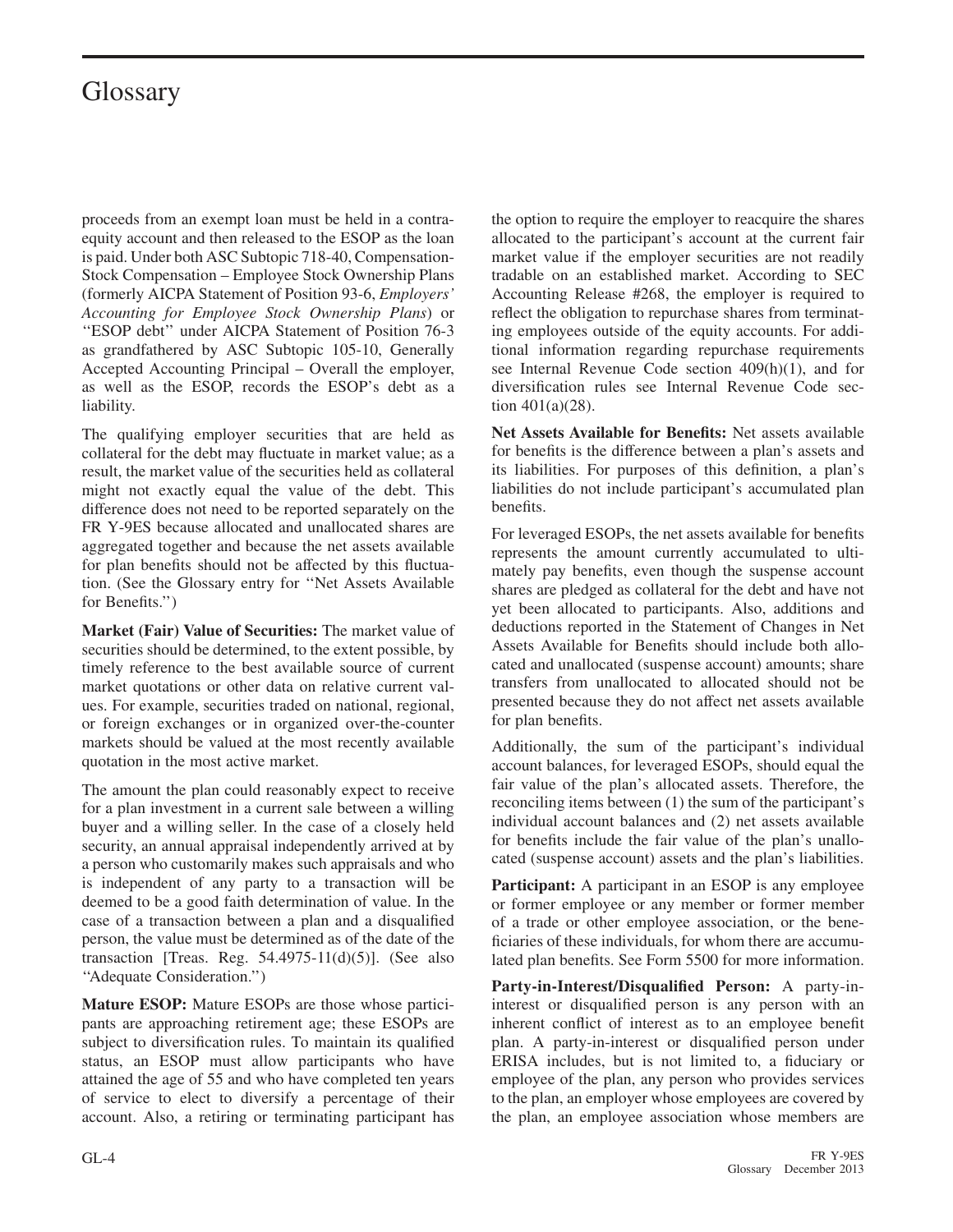covered by the plan, a person who owns 50 percent or more of such an employer or employee association, or a relative or spouse of such persons just listed.

**Pension Benefits:** Periodic (usually monthly) payments made to a person, or beneficiary, who has retired from employment.

**Prohibited Transaction:** A transaction between the plan and a party-in-interest under ERISA (or a disqualified person under the Internal Revenue Code) that is prohibited under either section 406(a) of ERISA or section 4975 of the Internal Revenue Code, and for which there is no statutory, class or other exemption. Examples of a prohibited transaction include any direct or indirect:

- (1) sale or exchange, or lease, of any property between the plan and a party-in-interest;
- (2) lending of money, or other extension of credit between the plan and a party-in-interest;
- (3) furnishing of goods, services, or facilities between the plan and a party-in-interest;
- (4) transfer to, or use by or for the benefit of, a party-ininterest of any income or assets of the plan;
- (5) dealing with the assets of the plan for a fiduciary's own interest or own account;
- (6) acting in a fiduciary's individual or any other capacity in any transaction involving the plan on behalf of a party whose interests are adverse to the interests of the plan or the interests of its participants or beneficiaries;
- (7) receipt of any consideration for his or her own personal account by a party-in-interest who is a fiduciary from any party dealing with the plan in connection with a transaction involving the income or assets of the plan.

**Qualifying Employer Securities:** Common stock issued by the employer and non-callable preferred stock if it is convertible at any time into common stock [IRC 409(l), ERISA 407(d)(6)(A)]. Deposit accounts (i.e. certificates of deposit, checking or money market accounts) are not qualifying employer securities.

**Released Shares:** Shares that have been released from suspense and from serving as collateral for ESOP debt as a result of payment of debt service. These shares are required to be allocated to participant accounts by the end of the ESOP's fiscal year. Formulas used to determine the number of shares to be released can be based either on (1) the ratio of the current principal amount to the total original principal amount (in which case the unearned compensation and debt balance move in tandem) or (2) the ratio of the current principal plus interest amount to the total original principal plus interest to be paid. Shares are released more rapidly under the second method. The tax law permits the first method only if the ESOP debt meets certain criteria.

**Shares Committed to be Released:** Shares not legally released but that will be released by a future scheduled and committed debt service payment and will be allocated to employees for service rendered in the current accounting period. The period of employee service to which shares relate is generally defined in the ESOP documents.

**Stock Bonus Plan:** A stock bonus plan is a defined contribution plan under which distributions are normally made in the stock of the employer unless the distributee elects otherwise.

**Suspense Shares:** Shares used to collateralize the ESOP's debt that have not been released or allocated to participant accounts, and that have been recorded as a contraequity account. For the purposes of filing the FR Y-9ES, allocated and unallocated (suspense) shares are aggregated (i.e. not reported separately) on both the Statement of Changes in Net Assets Available for Benefits and on the Statement of Net Assets Available for Benefits.

**Sponsoring Employer:** The employer who has formally adopted the employee benefit plan as defined in the plan document.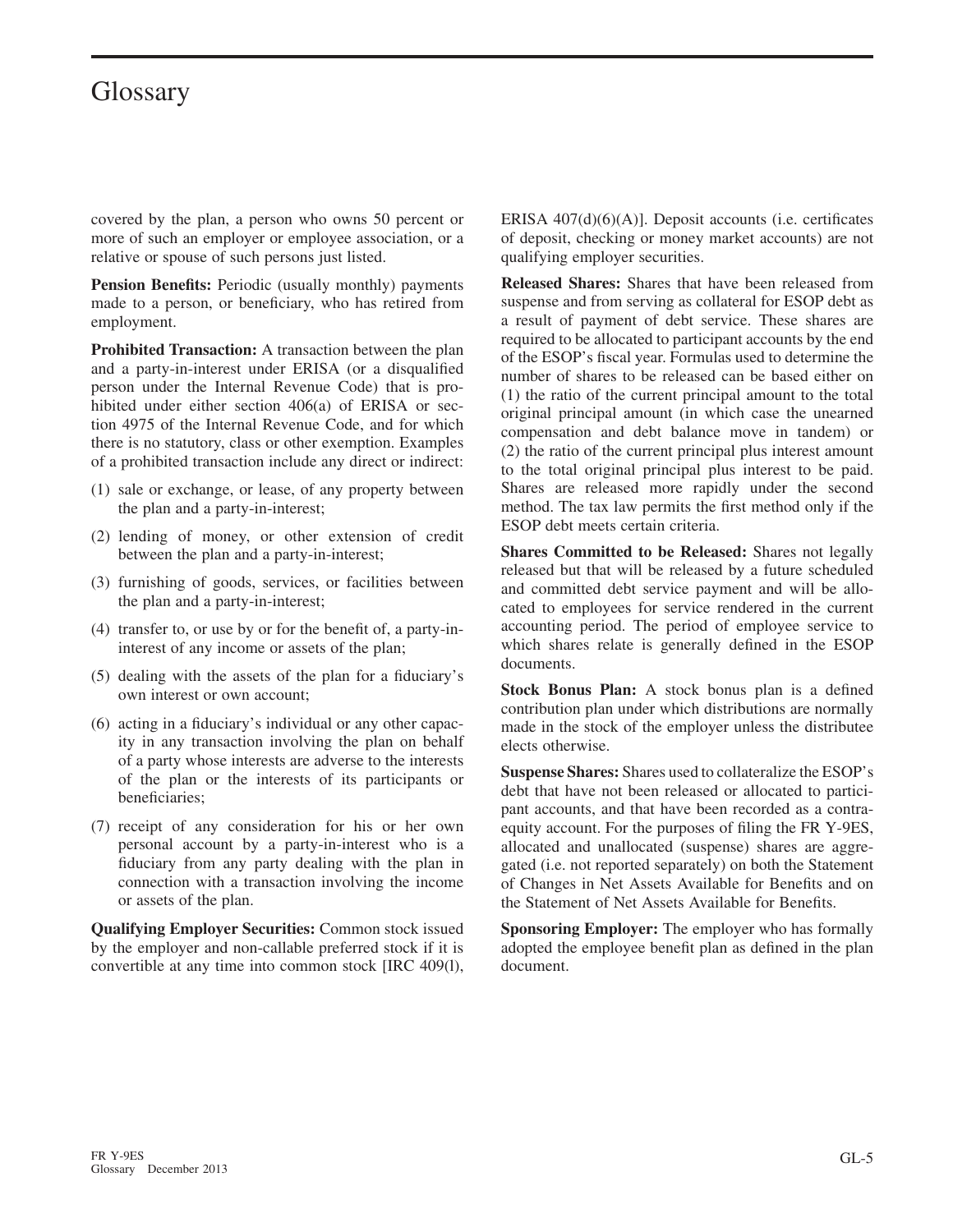#### **Validity (V) Edits for the FR Y‐9ES (Effective as of Decebmer 31, 2015)**

#### **Each edit in the checklist must balance, rouding errors are not allowed.**

|                | <b>Effective</b>  | <b>Effective</b>    | <b>Edit</b> |           | <b>Edit</b>   | <b>Edit</b> |              | <b>MDRM</b> |                                                                                                                                                                    |                                                                                                                                                                                                                                                                            |
|----------------|-------------------|---------------------|-------------|-----------|---------------|-------------|--------------|-------------|--------------------------------------------------------------------------------------------------------------------------------------------------------------------|----------------------------------------------------------------------------------------------------------------------------------------------------------------------------------------------------------------------------------------------------------------------------|
| <b>Series</b>  | <b>Start Date</b> | <b>End Date</b>     | Change      | Schedule  | <b>Type</b>   | Number      | TargetItem   | Number      | <b>Edit Test</b>                                                                                                                                                   | <b>Alg Edit Test</b>                                                                                                                                                                                                                                                       |
|                |                   |                     |             |           |               |             |              |             | If IRS Extension was filed and SB-15 is not null<br>and SC-13 is not null, or IRS Extension was not<br>filed, then sum of SC-1a through SC-6 must                  | If IRS Extension was filed and SB-15 is not null<br>and SC-13 is not null, or IRS Extension was not<br>filed, then (esopc316 + esopc317 + esopc318 +<br>$esopc319 + esopc320 + esopc321 + esop3328)$                                                                       |
| FR Y-9ES       | 20151231          | 99991231 Revised    |             | <b>SC</b> | Validity      | 0035        | $SC-7$       |             | ESOPC323 equal SC-7.                                                                                                                                               | eq esopc323                                                                                                                                                                                                                                                                |
| FR Y-9ES       | 20151231          | 99991231 Revised    |             | ISC.      | Validity      | 0040        | $SC-12$      | ESOPC327    | If IRS Extension was filed and SB-15 is not null<br>and SC-13 is not null, or IRS Extension was not<br>filed, then sum of SC-8 through SC-11 must<br>equal SC-12.  | If IRS Extension was filed and SB-15 is not null<br>and SC-13 is not null, or IRS Extension was not<br>filed, then (esopc324 + esopc330 + esopc325 +<br>esopc326) eq esopc327                                                                                              |
| FR Y-9ES       | 20151231          | 99991231 Revised    |             | <b>SC</b> | Validity      | 0060        | $SC-13$      | ESOPC328    | If IRS Extension was filed and SB-15 is not null<br>and SC-13 is not null, or IRS Extension was not<br>filed, then SC-7 minus SC-12 must equal SC-13.              | If IRS Extension was filed and SB-15 is not null<br>and SC-13 is not null, or IRS Extension was not<br>filed, then (esopc323 - esopc327) eq esopc328                                                                                                                       |
| FR Y-9ES       | 20151231          | 99991231 Revised    |             | lsc       | Validity      | 0070        | $SC-15$      | ESOPC329    | If IRS Extension was filed and SB-15 is not null<br>and SC-13 is not null, or IRS Extension was not<br>filed, then sum of SC-13 and SC-14 must equal<br>$SC-15$ .  | If IRS Extension was filed and SB-15 is not null<br>and SC-13 is not null, or IRS Extension was not<br>filed, then (esopc328 + esopc329) eq esptc342                                                                                                                       |
| FR Y-9ES       | 20151231          | 99991231 Revised    |             | <b>SB</b> | Validity      | 0200        | SB-10        | ESOP2170    | If IRS Extension was filed and SB-15 is not null<br>and SC-13 is not null, or IRS Extension was not<br>filed, then sum of SB-1 through SB-9 must equal<br>SB-10.   | If IRS Extension was filed and SB-15 is not null<br>and SC-13 is not null, or IRS Extension was not<br>filed, then (esopc322 + esopc331 + esopc332 +<br>esopc333 + esopc334 + esopc335 + esopc336 +<br>$\left  \frac{1}{2}$ esopc363 + esopc009 + esopc338)<br>eq esop2170 |
| <b>FRY-9ES</b> | 20151231          | 99991231 Revised    |             | <b>SB</b> | Validity      | 0250        | SB-14        | ESOP2948    | If IRS Extension was filed and SB-15 is not null<br>and SC-13 is not null, or IRS Extension was not<br>filed, then sum of SB-11 through SB-13 must<br>equal SB-14. | If IRS Extension was filed and SB-15 is not null<br>and SC-13 is not null, or IRS Extension was not<br>filed, then (esopc339 + esopc340 + esopc341)<br>eq esop2948                                                                                                         |
| FR Y-9ES       | 20151231          | 99991231 Revised SB |             |           | Validity 0270 |             | <b>SB-15</b> |             | If IRS Extension was filed and SB-15 is not null<br>and SC-13 is not null, or IRS Extension was not<br>ESOPC342   filed, then SC-15 must equal SB-15.              | If IRS Extension was filed and SB-15 is not null<br>and SC-13 is not null, or IRS Extension was not<br>filed, then esptc342 eq esopc342                                                                                                                                    |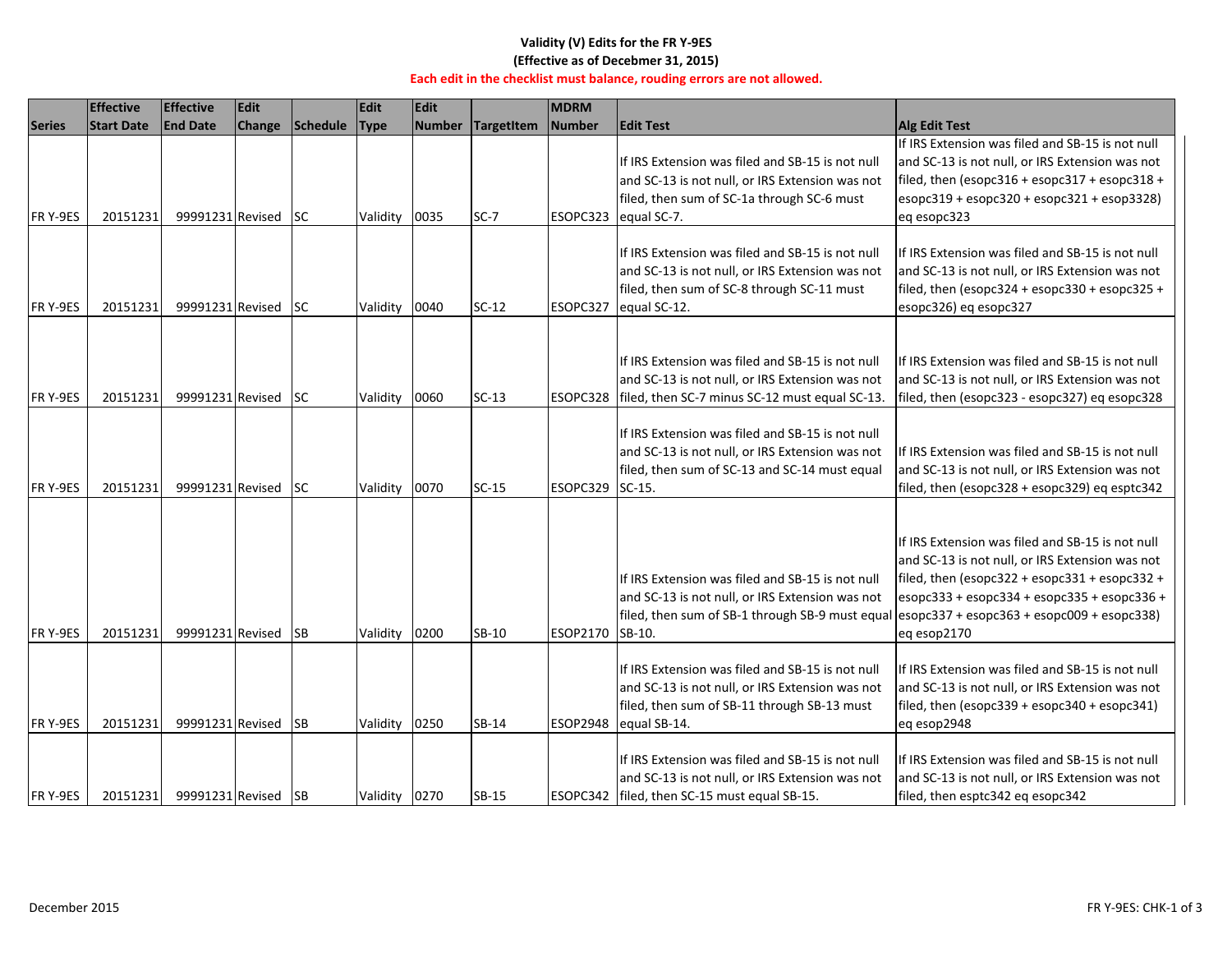#### **Validity (V) Edits for the FR Y‐9ES (Effective as of Decebmer 31, 2015)**

#### **Each edit in the checklist must balance, rouding errors are not allowed.**

|                | <b>Effective</b>  | <b>Effective</b>    | <b>Edit</b> |                 | Edit          | <b>Edit</b> |                   | <b>MDRM</b>   |                                                                                                                                                                                                                                                         |                                                                                                                                                                           |
|----------------|-------------------|---------------------|-------------|-----------------|---------------|-------------|-------------------|---------------|---------------------------------------------------------------------------------------------------------------------------------------------------------------------------------------------------------------------------------------------------------|---------------------------------------------------------------------------------------------------------------------------------------------------------------------------|
| <b>Series</b>  | <b>Start Date</b> | <b>End Date</b>     | Change      | <b>Schedule</b> | Type          |             | Number TargetItem | <b>Number</b> | <b>Edit Test</b>                                                                                                                                                                                                                                        | <b>Alg Edit Test</b>                                                                                                                                                      |
|                |                   |                     |             |                 |               |             |                   |               |                                                                                                                                                                                                                                                         |                                                                                                                                                                           |
|                |                   |                     |             |                 |               |             |                   |               | If IRS Extension was filed and SB-15 is not null                                                                                                                                                                                                        | If IRS Extension was filed and SB-15 is not null                                                                                                                          |
|                |                   |                     |             |                 |               |             |                   |               | and SC-13 is not null, or IRS Extension was not                                                                                                                                                                                                         | and SC-13 is not null, or IRS Extension was not                                                                                                                           |
| FR Y-9ES       | 20151231          | 99991231 Revised SB |             |                 | Validity      | 0300        | $SB-15$           | ESOPC342      | filed, then SB-10 minus SB-14 must equal SB-15. filed, then (esop2170 - esop2948) eq esopc342                                                                                                                                                           |                                                                                                                                                                           |
| FR Y-9ES       | 20151231          | 99991231 Revised    |             | SB-M            | Validity      | 0390        | SB-M4             | ESOPC349      | If IRS Extension was filed and SB-15 is not null<br>and SC-13 is not null, or IRS Extension was not<br>filed, then SB-M4 must be in the yyyy format<br>and greater than or equal to 1974.                                                               | If IRS Extension was filed and SB-15 is not null<br>and SC-13 is not null, or IRS Extension was not<br>filed, then esopc349 ge 1974                                       |
| FR Y-9ES       | 20151231          | 99991231 Revised    |             | SB-M            | Validity      | 0400        | SB-M4a            | ESOPC350      | If IRS Extension was filed and SB-15 is not null<br>and SC-13 is not null, or IRS Extension was not<br>filed, then SB-M4a must equal "1" (SOP 76-3) or filed, then esopc350 eq 1 or esopc350 eq 2 and<br>"2" (SOP 93-6) and SB-M4a must not equal null. | If IRS Extension was filed and SB-15 is not null<br>and SC-13 is not null, or IRS Extension was not<br>esopc350 ne null                                                   |
| FR Y-9ES       | 20151231          | 99991231 Revised    |             | SB-M            | Validity      | 0410        | SB-M4b            | ESOPC351      | If IRS Extension was filed and SB-15 is not null<br>and SC-13 is not null, or IRS Extension was not<br>filed, then SB-M4b must be greater than zero.                                                                                                    | If IRS Extension was filed and SB-15 is not null<br>and SC-13 is not null, or IRS Extension was not<br>filed, then esopc351 gt 0                                          |
| <b>FRY-9ES</b> | 20151231          | 99991231 Revised    |             | <b>SB-M</b>     | Validity 0420 |             | SB-M7             | ESOPC354      | If IRS Extension was filed and SB-15 is not null<br>and SC-13 is not null, or IRS Extension was not<br>filed, then SB-M7 must equal "1" (yes) or "0"<br>(no) and SB-M7 must not equal null.                                                             | If IRS Extension was filed and SB-15 is not null<br>and SC-13 is not null, or IRS Extension was not<br>filed, then esopc354 eq 1 or esopc354 eq 0 and<br>esopc354 ne null |
| FR Y-9ES       | 20151231          | 99991231 Revised    |             | <b>SB-M</b>     | Validity 0430 |             | SB-M8             | ESOPC355      | If IRS Extension was filed and SB-15 is not null<br>and SC-13 is not null, or IRS Extension was not<br>filed, then SB-M8 must equal "1" (yes) or "0"<br>(no) and SB-M8 must not equal null.                                                             | If IRS Extension was filed and SB-15 is not null<br>and SC-13 is not null, or IRS Extension was not<br>filed, then esopc355 eq 1 or esopc355 eq 0 and<br>esopc355 ne null |
| <b>FRY-9ES</b> | 20151231          | 99991231 Added      |             | Page 1          | Validity      | 0100        | <b>CFO</b>        | ESOPC490      | If IRS Extension was filed and SB-15 is not null<br>and SC-13 is not null, or IRS Extension was not<br>filed, then CFO must not be null.                                                                                                                | If IRS Extension was filed and SB-15 is not null<br>and SC-13 is not null, or IRS Extension was not<br>filed, then esopc490 ne null                                       |
| FR Y-9ES       | 20151231          | 99991231 Added      |             | Page 1          | Validity 0105 |             | <b>DATESIGN</b>   | ESOPJ196      | If IRS Extension was filed and SB-15 is not null<br>and SC-13 is not null, or IRS Extension was not<br>filed, then DATESIGN must not be null.                                                                                                           | If IRS Extension was filed and SB-15 is not null<br>and SC-13 is not null, or IRS Extension was not<br>filed, then esopj196 ne null                                       |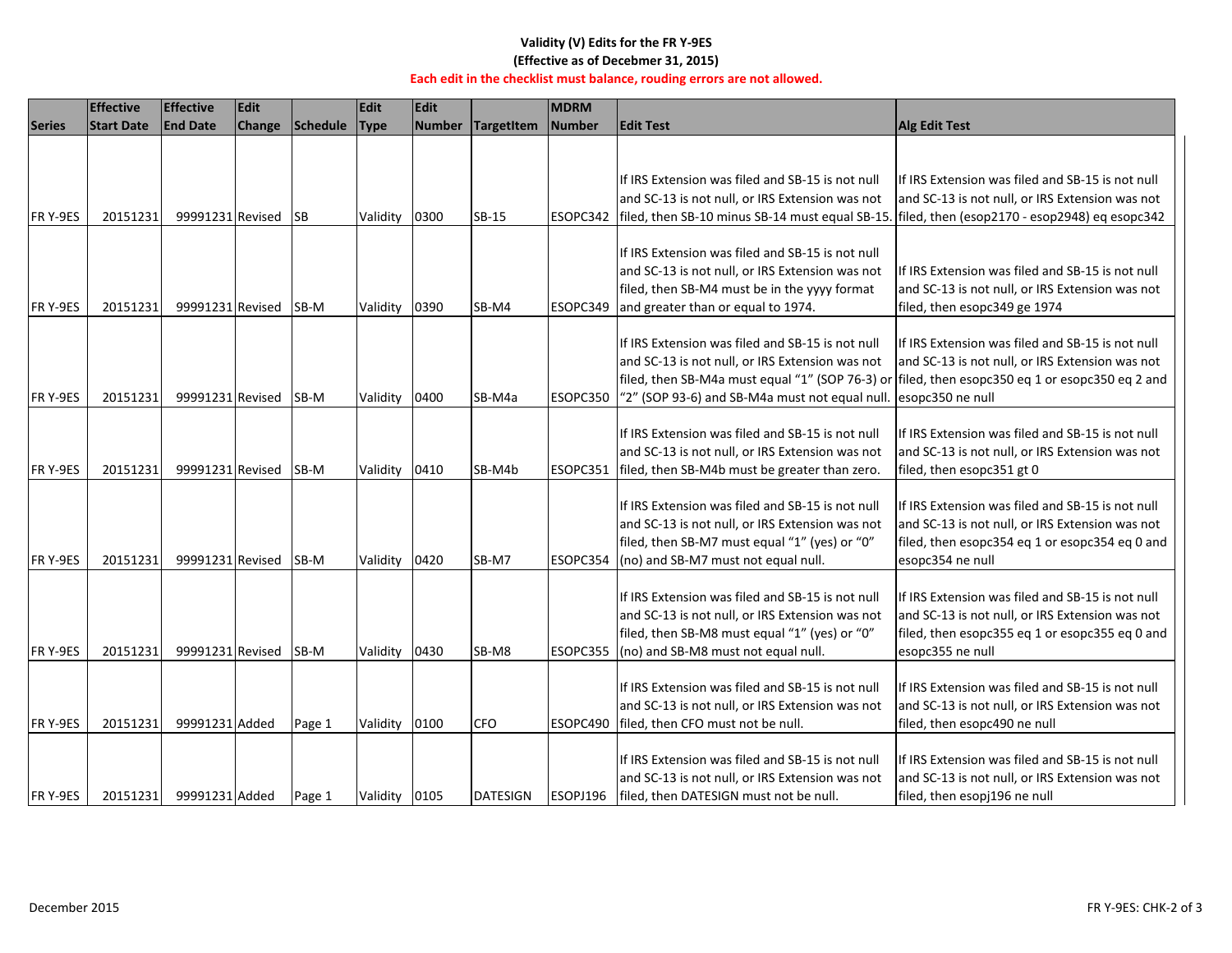### **Validity (V) Edits for the FR Y‐9ES (Effective as of Decebmer 31, 2015)**

#### **Each edit in the checklist must balance, rouding errors are not allowed.**

|                | <b>Effective</b>  | <b>Effective</b> | <b>Edit</b>   |                 | Edit          | <b>Edit</b> |                   | <b>MDRM</b>     |                                                  |                                                   |
|----------------|-------------------|------------------|---------------|-----------------|---------------|-------------|-------------------|-----------------|--------------------------------------------------|---------------------------------------------------|
| <b>Series</b>  | <b>Start Date</b> | <b>End Date</b>  | <b>Change</b> | <b>Schedule</b> | Type          | Number      | <b>TargetItem</b> | Number          | <b>Edit Test</b>                                 | <b>Alg Edit Test</b>                              |
|                |                   |                  |               |                 |               |             |                   |                 |                                                  |                                                   |
|                |                   |                  |               |                 |               |             |                   |                 | If IRS Extension was filed and SB-15 is not null | If IRS Extension was filed and SB-15 is not null  |
|                |                   |                  |               |                 |               |             |                   |                 | and SC-13 is not null, or IRS Extension was not  | and SC-13 is not null, or IRS Extension was not   |
| FR Y-9ES       | 20151231          | 99991231 Added   |               | Page 1          | Validity 0110 |             | CONTACTN ESOP8901 |                 | filed, then CONTACTN must not be null.           | filed, then esop8901 ne null                      |
|                |                   |                  |               |                 |               |             |                   |                 |                                                  |                                                   |
|                |                   |                  |               |                 |               |             |                   |                 | If IRS Extension was filed and SB-15 is not null | llf IRS Extension was filed and SB-15 is not null |
|                |                   |                  |               |                 |               |             |                   |                 | and SC-13 is not null, or IRS Extension was not  | and SC-13 is not null, or IRS Extension was not   |
| FR Y-9ES       | 20151231          | 99991231 Added   |               | Page 1          | Validity 0115 |             | <b>CONTACTP</b>   | <b>ESOP8902</b> | filed, then CONTACTP must not be null.           | filed, then esop8902 ne null                      |
|                |                   |                  |               |                 |               |             |                   |                 |                                                  |                                                   |
|                |                   |                  |               |                 |               |             |                   |                 | If IRS Extension was filed and SB-15 is not null | If IRS Extension was filed and SB-15 is not null  |
|                |                   |                  |               |                 |               |             |                   |                 | and SC-13 is not null, or IRS Extension was not  | and SC-13 is not null, or IRS Extension was not   |
| <b>FRY-9ES</b> | 20151231          | 99991231 Added   |               | Page 1          | Validity      | 0120        | <b>CONTACTF</b>   | ESOP9116        | filed, then CONTACTF must not be null.           | filed, then esop9116 ne null                      |
|                |                   |                  |               |                 |               |             |                   |                 |                                                  |                                                   |
|                |                   |                  |               |                 |               |             |                   |                 | If IRS Extension was filed and SB-15 is not null | If IRS Extension was filed and SB-15 is not null  |
|                |                   |                  |               |                 |               |             |                   |                 | and SC-13 is not null, or IRS Extension was not  | and SC-13 is not null, or IRS Extension was not   |
| FR Y-9ES       | 20151231          | 99991231 Added   |               | Page 1          | Validity 0125 |             | <b>CONTACTE</b>   | ESOP4086        | filed, then CONTACTE must not be null.           | filed, then esop4086 ne null                      |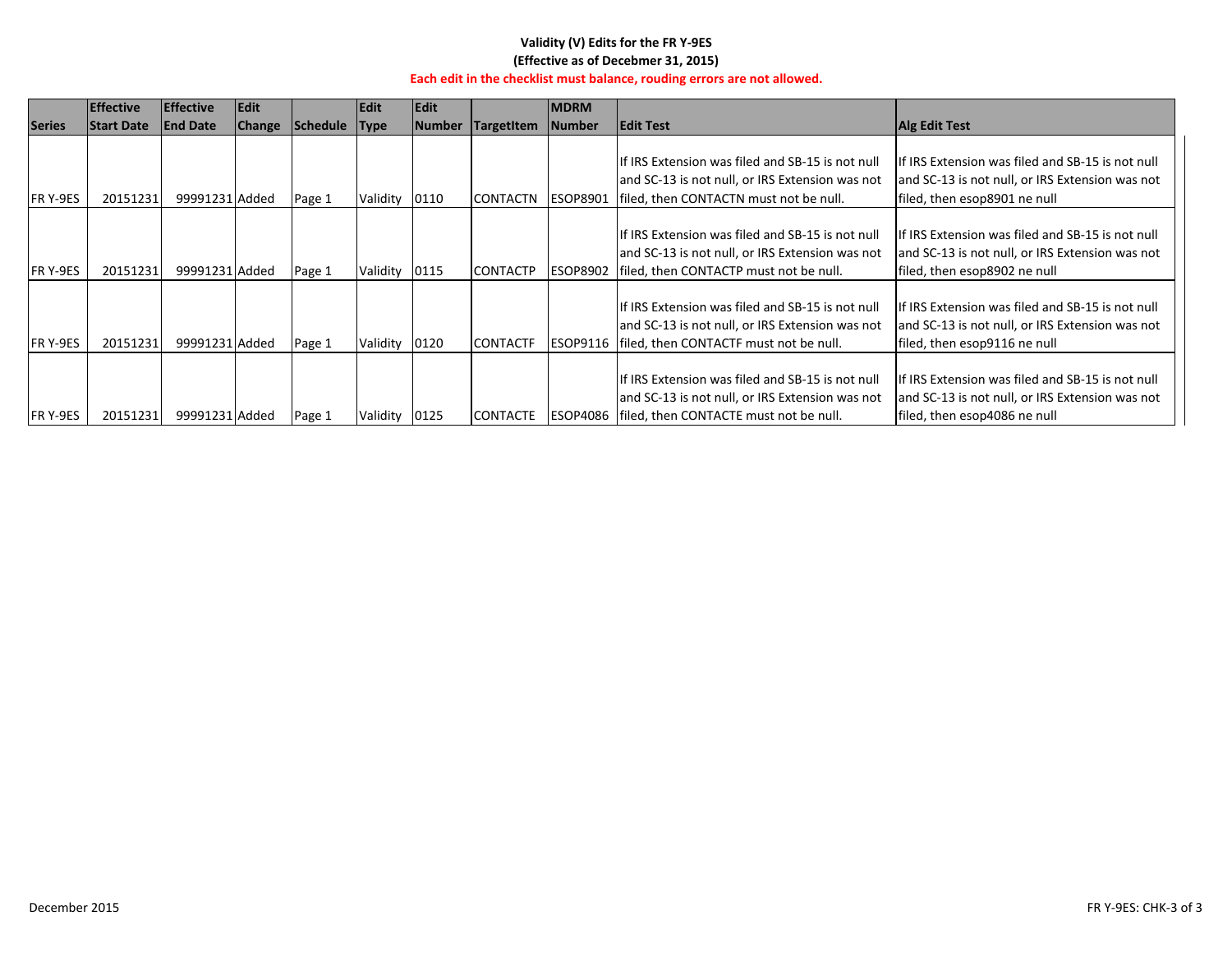|               | <b>Effective</b>  | <b>Effective</b>             | Edit   |            |                  | Edit          |                   | <b>MDRM</b> |                                                                                                                                                                                                                                                  |                                                                                                                                                                                                                       |
|---------------|-------------------|------------------------------|--------|------------|------------------|---------------|-------------------|-------------|--------------------------------------------------------------------------------------------------------------------------------------------------------------------------------------------------------------------------------------------------|-----------------------------------------------------------------------------------------------------------------------------------------------------------------------------------------------------------------------|
| <b>Series</b> | <b>Start Date</b> | <b>End Date</b>              | Change | Schedule   | <b>Edit Type</b> | <b>Number</b> | <b>TargetItem</b> | Number      | <b>Edit Test</b>                                                                                                                                                                                                                                 | <b>Alg Edit Test</b>                                                                                                                                                                                                  |
| FR Y-9ES      | 20151231          | 99991231 Revised             |        | <b>SB</b>  | Quality          | 0600          | $SB-9$            |             | If IRS Extension was filed and SB-15 is not<br>null and SC-13 is not null, or IRS Extension<br>was not filed, then if SC-2 is greater than<br>zero, then the sum of SB-1, SB-2b, SB-3b, SB-<br>ESOPC338 4, and SB-9 should be greater than zero. | If IRS Extension was filed and SB-15 is not<br>null and SC-13 is not null, or IRS Extension<br>was not filed, then if esopc318 gt 0 then<br>$\sqrt{2}$ (esopc322 + esopc332 + esopc334 +<br>esopc335 + esopc338) gt 0 |
| FR Y-9ES      | 20151231          | 99991231 Revised             |        | <b>SB</b>  | Quality          | 9030          | SB-8              | ESOPC009    | If IRS Extension was filed and SB-15 is not<br>null and SC-13 is not null, or IRS Extension<br>was not filed, then SB-8 should not be null<br>and should not be negative.                                                                        | If IRS Extension was filed and SB-15 is not<br>null and SC-13 is not null, or IRS Extension<br>was not filed, then esopc009 ne null and<br>esopc009 ge 0                                                              |
| FR Y-9ES      | 20151231          | 99991231 Revised             |        | <b>SB</b>  | Quality          | 9030          | $SB-9$            |             | If IRS Extension was filed and SB-15 is not<br>null and SC-13 is not null, or IRS Extension<br>was not filed, then SB-9 should not be null<br>ESOPC338 and should not be negative.                                                               | If IRS Extension was filed and SB-15 is not<br>null and SC-13 is not null, or IRS Extension<br>was not filed, then esopc338 ne null and<br>esopc338 ge 0                                                              |
| FR Y-9ES      | 20151231          | 99991231 Revised             |        | <b>ISB</b> | Quality          | 0625          | SB-10             |             | If IRS Extension was filed and SB-15 is not<br>null and SC-13 is not null, or IRS Extension<br>was not filed, then if SB-10 is not null, then<br>ESOP2170 SB-M1 should not be null.                                                              | If IRS Extension was filed and SB-15 is not<br>null and SC-13 is not null, or IRS Extension<br>was not filed, then if esop2170 ne null then<br>text9152 ne null                                                       |
| FR Y-9ES      | 20151231          | 99991231 Revised             |        | <b>SB</b>  | Quality          | 0610          | SB-11             | ESOPC339    | If IRS Extension was filed and SB-15 is not<br>null and SC-13 is not null, or IRS Extension<br>was not filed, then if SB-11 is greater than<br>zero, then SC-8 should be greater than zero.                                                      | If IRS Extension was filed and SB-15 is not<br>null and SC-13 is not null, or IRS Extension<br>was not filed, then if esopc339 gt 0 then<br>esopc324 gt 0                                                             |
| FR Y-9ES      | 20151231          | 99991231 Revised             |        | <b>SB</b>  | Quality          | 0650          | SB-11             | ESOPC339    | If IRS Extension was filed and SB-15 is not<br>null and SC-13 is not null, or IRS Extension<br>was not filed, then if SB-11 is greater than<br>zero, then the sum of SB-M3a and SB-M3b<br>should be equal to or less than SB-11.                 | If IRS Extension was filed and SB-15 is not<br>null and SC-13 is not null, or IRS Extension<br>was not filed, then if esopc339 gt 0 then<br>$\vert$ (esopc347 + esopc348) le esopc339                                 |
| FR Y-9ES      |                   | 20151231 99991231 Revised SB |        |            | Quality          | 9030          | $SB-10$           |             | If IRS Extension was filed and SB-15 is not<br>null and SC-13 is not null, or IRS Extension<br>was not filed, then SB-10 should not be null<br>ESOP2170 and should not be negative.                                                              | If IRS Extension was filed and SB-15 is not<br>null and SC-13 is not null, or IRS Extension<br>was not filed, then esop2170 ne null and<br>esop2170 ge 0                                                              |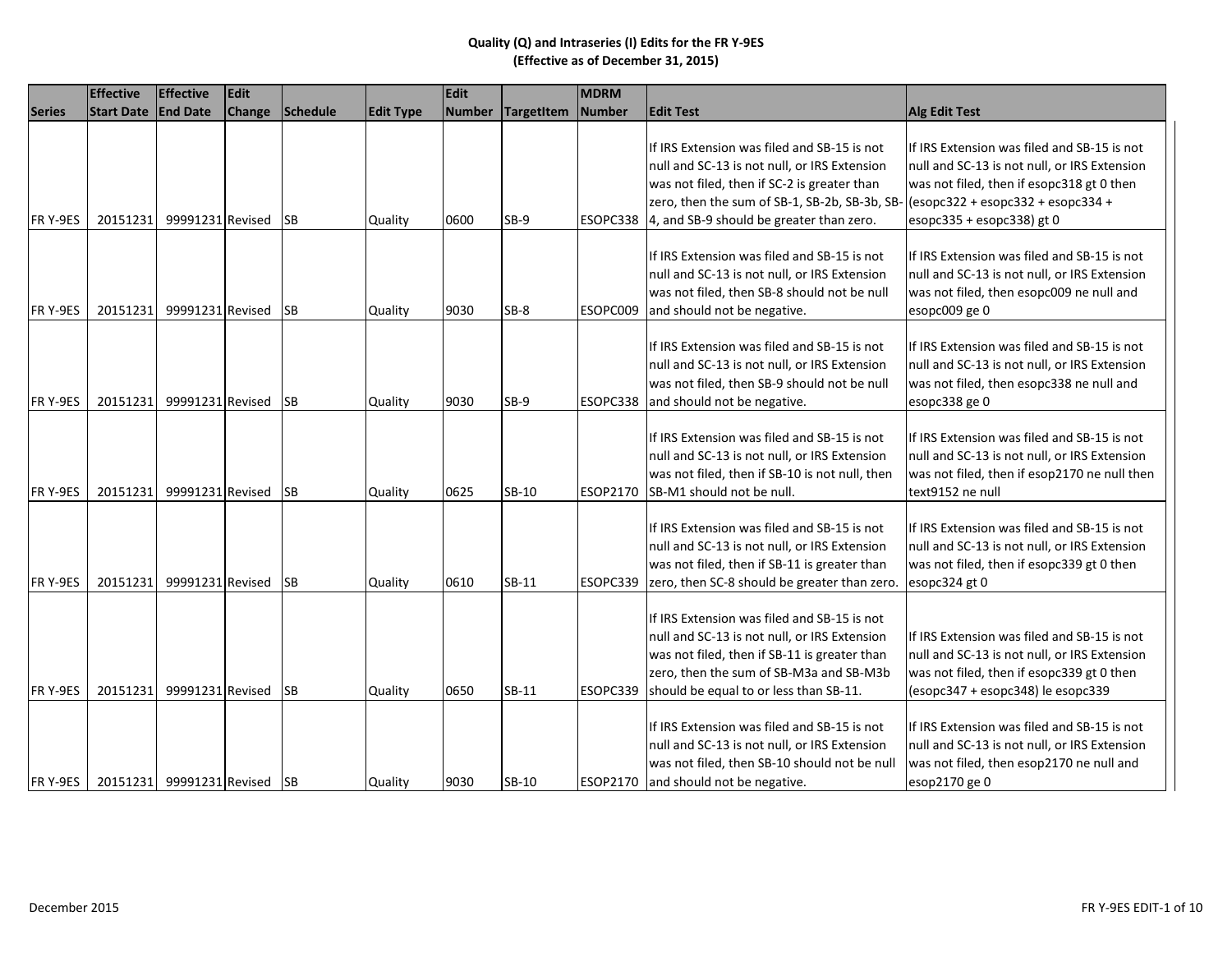|               | <b>Effective</b>             | <b>Effective</b> | <b>Edit</b>   |           |                  | Edit          |                   | <b>MDRM</b>   |                                                                                                                                                                                      |                                                                                                                                                           |
|---------------|------------------------------|------------------|---------------|-----------|------------------|---------------|-------------------|---------------|--------------------------------------------------------------------------------------------------------------------------------------------------------------------------------------|-----------------------------------------------------------------------------------------------------------------------------------------------------------|
| <b>Series</b> | <b>Start Date</b>            | <b>End Date</b>  | <b>Change</b> | Schedule  | <b>Edit Type</b> | <b>Number</b> | <b>TargetItem</b> | <b>Number</b> | <b>Edit Test</b>                                                                                                                                                                     | <b>Alg Edit Test</b>                                                                                                                                      |
| FR Y-9ES      | 20151231                     | 99991231 Revised |               | <b>SB</b> | Quality          | 9030          | SB-11             | ESOPC339      | If IRS Extension was filed and SB-15 is not<br>null and SC-13 is not null, or IRS Extension<br>was not filed, then SB-11 should not be null<br>and should not be negative.           | If IRS Extension was filed and SB-15 is not<br>null and SC-13 is not null, or IRS Extension<br>was not filed, then esopc339 ne null and<br>esopc339 ge 0  |
| FR Y-9ES      | 20151231                     | 99991231 Revised |               | <b>SB</b> | Quality          | 9030          | SB-12             | ESOPC340      | If IRS Extension was filed and SB-15 is not<br>null and SC-13 is not null, or IRS Extension<br>was not filed, then SB-12 should not be null<br>and should not be negative.           | If IRS Extension was filed and SB-15 is not<br>null and SC-13 is not null, or IRS Extension<br>was not filed, then esopc340 ne null and<br>esopc340 ge 0  |
| FR Y-9ES      | 20151231                     | 99991231 Revised |               | <b>SB</b> | Quality          | 9030          | SB-13             | ESOPC341      | If IRS Extension was filed and SB-15 is not<br>null and SC-13 is not null, or IRS Extension<br>was not filed, then SB-13 should not be null<br>and should not be negative.           | If IRS Extension was filed and SB-15 is not<br>null and SC-13 is not null, or IRS Extension<br>was not filed, then esopc341 ne null and<br>esopc341 ge 0  |
| FR Y-9ES      | 20151231                     | 99991231 Revised |               | <b>SB</b> | Quality          | 9030          | SB-14             | ESOP2948      | If IRS Extension was filed and SB-15 is not<br>null and SC-13 is not null, or IRS Extension<br>was not filed, then SB-14 should not be null<br>and should not be negative.           | If IRS Extension was filed and SB-15 is not<br>null and SC-13 is not null, or IRS Extension<br>was not filed, then esop2948 ne null and<br>esop2948 ge 0  |
| FR Y-9ES      | 20151231                     | 99991231 Revised |               | SB-M      | Quality          | 0690          | SB-M2a            | ESOPC343      | If IRS Extension was filed and SB-15 is not<br>null and SC-13 is not null, or IRS Extension<br>was not filed, then if SB-M2a is greater than<br>zero, then SB-M2d should equal zero. | If IRS Extension was filed and SB-15 is not<br>null and SC-13 is not null, or IRS Extension<br>was not filed, then if esopc343 gt 0 then<br>esopc345 eg 0 |
| FR Y-9ES      | 20151231                     | 99991231 Revised |               | <b>SB</b> | Quality          | 9030          | $SB-15$           | ESOPC342      | If IRS Extension was filed and SB-15 is not<br>null and SC-13 is not null, or IRS Extension<br>was not filed, then SB-15 should not be null<br>and should not be negative.           | If IRS Extension was filed and SB-15 is not<br>null and SC-13 is not null, or IRS Extension<br>was not filed, then esopc342 ne null and<br>esopc342 ge 0  |
| FR Y-9ES      | 20151231                     | 99991231 Revised |               | SB-M      | Quality          | 9040          | SB-M2a            | ESOPC343      | If IRS Extension was filed and SB-15 is not<br>null and SC-13 is not null, or IRS Extension<br>was not filed, then SB-M2a should not be<br>null and should not be negative.          | If IRS Extension was filed and SB-15 is not<br>null and SC-13 is not null, or IRS Extension<br>was not filed, then esopc343 ne null and<br>esopc343 ge 0  |
| FR Y-9ES      | 20151231 99991231 Revised SB |                  |               |           | Quality          | 9030          | $SB-1$            |               | If IRS Extension was filed and SB-15 is not<br>null and SC-13 is not null, or IRS Extension<br>was not filed, then SB-1 should not be null<br>ESOPC322 and should not be negative.   | If IRS Extension was filed and SB-15 is not<br>null and SC-13 is not null, or IRS Extension<br>was not filed, then esopc322 ne null and<br>esopc322 ge 0  |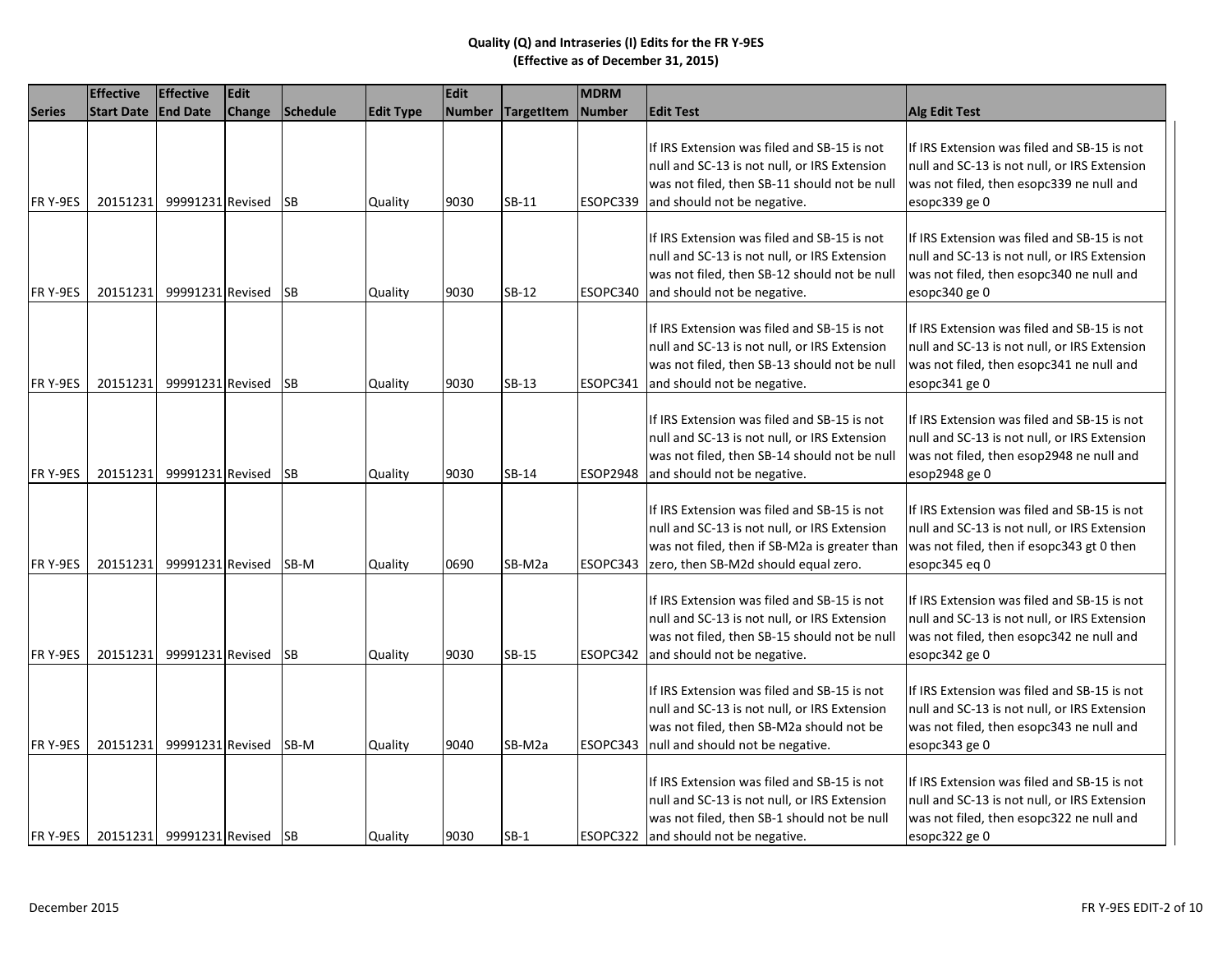|               | <b>Effective</b>             | <b>Effective</b>               | Edit          |             |                  | Edit          |            | MDRM            |                                                                                                                                                                                        |                                                                                                                                                           |
|---------------|------------------------------|--------------------------------|---------------|-------------|------------------|---------------|------------|-----------------|----------------------------------------------------------------------------------------------------------------------------------------------------------------------------------------|-----------------------------------------------------------------------------------------------------------------------------------------------------------|
| <b>Series</b> | <b>Start Date   End Date</b> |                                | <b>Change</b> | Schedule    | <b>Edit Type</b> | <b>Number</b> | TargetItem | <b>Number</b>   | <b>Edit Test</b>                                                                                                                                                                       | Alg Edit Test                                                                                                                                             |
| FR Y-9ES      | 20151231                     | 99991231 Revised               |               | SB-M        | Quality          | 0700          | SB-M2c     | ESOPC344        | If IRS Extension was filed and SB-15 is not<br>null and SC-13 is not null, or IRS Extension<br>was not filed, then SB-M2c should be less<br>than or equal to SB-M2a.                   | If IRS Extension was filed and SB-15 is not<br>null and SC-13 is not null, or IRS Extension<br>was not filed, then esopc344 le esopc343                   |
| FR Y-9ES      | 20151231                     | 99991231 Revised               |               | SB-M        | Quality          | 9040          | SB-M2b     | <b>ESOP7285</b> | If IRS Extension was filed and SB-15 is not<br>null and SC-13 is not null, or IRS Extension<br>was not filed, then SB-M2b should not be<br>null and should not be negative.            | If IRS Extension was filed and SB-15 is not<br>null and SC-13 is not null, or IRS Extension<br>was not filed, then esop7285 ne null and<br>esop7285 ge 0  |
| FR Y-9ES      | 20151231                     | 99991231 Revised               |               | SB-M        | Quality          | 0710          | SB-M2d     | ESOPC345        | If IRS Extension was filed and SB-15 is not<br>null and SC-13 is not null, or IRS Extension<br>was not filed, then sum of SB-M2a and SB-<br>M2d should be greater than zero.           | If IRS Extension was filed and SB-15 is not<br>null and SC-13 is not null, or IRS Extension<br>was not filed, then (esopc343 + esopc345) gt<br>0          |
| FR Y-9ES      | 20151231                     | 99991231 Revised               |               | SB-M        | Quality          | 0713          | SB-M2d     | ESOPC345        | If IRS Extension was filed and SB-15 is not<br>null and SC-13 is not null, or IRS Extension<br>was not filed, then if SB-M2d is greater than<br>zero, then SB-M2a should equal zero.   | If IRS Extension was filed and SB-15 is not<br>null and SC-13 is not null, or IRS Extension<br>was not filed, then if esopc345 gt 0 then<br>esopc343 eq 0 |
| FR Y-9ES      | 20151231                     | 99991231 Revised               |               | SB-M        | Quality          | 9040          | SB-M2c     | ESOPC344        | If IRS Extension was filed and SB-15 is not<br>null and SC-13 is not null, or IRS Extension<br>was not filed, then SB-M2c should not be<br>null and should not be negative.            | If IRS Extension was filed and SB-15 is not<br>null and SC-13 is not null, or IRS Extension<br>was not filed, then esopc344 ne null and<br>esopc344 ge 0  |
| FR Y-9ES      | 20151231                     | 99991231 Revised               |               | SB-M        | Quality          | 9040          | SB-M2d     | ESOPC345        | If IRS Extension was filed and SB-15 is not<br>null and SC-13 is not null, or IRS Extension<br>was not filed, then SB-M2d should not be<br>null and should not be negative.            | If IRS Extension was filed and SB-15 is not<br>null and SC-13 is not null, or IRS Extension<br>was not filed, then esopc345 ne null and<br>esopc345 ge 0  |
| FR Y-9ES      | 20151231                     | 99991231 Revised               |               | <b>SB-M</b> | Quality          | 0720          | SB-M2f     |                 | If IRS Extension was filed and SB-15 is not<br>null and SC-13 is not null, or IRS Extension<br>was not filed, then SB-M2f should be less<br>ESOPC346 than or equal to SB-M2d.          | If IRS Extension was filed and SB-15 is not<br>null and SC-13 is not null, or IRS Extension<br>was not filed, then esopc346 le esopc345                   |
| FR Y-9ES      |                              | 20151231 99991231 Revised SB-M |               |             | Quality          | 9040          | SB-M2e     |                 | If IRS Extension was filed and SB-15 is not<br>null and SC-13 is not null, or IRS Extension<br>was not filed, then SB-M2e should not be<br>ESOP7286   null and should not be negative. | If IRS Extension was filed and SB-15 is not<br>null and SC-13 is not null, or IRS Extension<br>was not filed, then esop7286 ne null and<br>esop7286 ge 0  |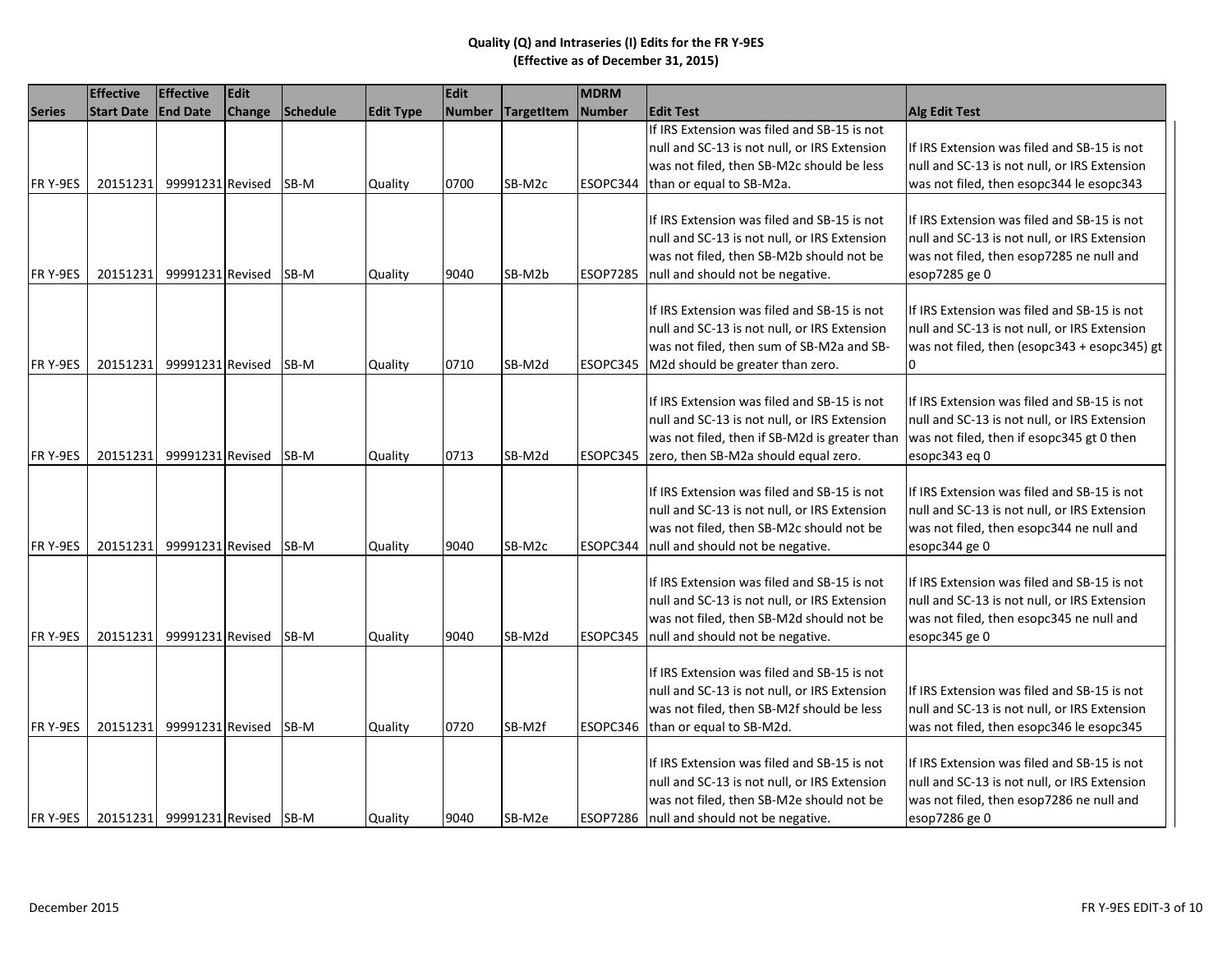|               | <b>Effective</b>  | <b>Effective</b>               | Edit          |                 |                    | Edit          |                   | <b>MDRM</b>   |                                                                                                                                                                                                                                |                                                                                                                                                                                   |
|---------------|-------------------|--------------------------------|---------------|-----------------|--------------------|---------------|-------------------|---------------|--------------------------------------------------------------------------------------------------------------------------------------------------------------------------------------------------------------------------------|-----------------------------------------------------------------------------------------------------------------------------------------------------------------------------------|
| <b>Series</b> | <b>Start Date</b> | <b>End Date</b>                | <b>Change</b> | <b>Schedule</b> | <b>Edit Type</b>   | <b>Number</b> | <b>TargetItem</b> | <b>Number</b> | <b>Edit Test</b>                                                                                                                                                                                                               | <b>Alg Edit Test</b>                                                                                                                                                              |
|               |                   |                                |               |                 |                    |               |                   |               | If IRS Extension was filed and SB-15 is not                                                                                                                                                                                    |                                                                                                                                                                                   |
|               |                   |                                |               |                 |                    |               |                   |               | null and SC-13 is not null, or IRS Extension                                                                                                                                                                                   | If IRS Extension was filed and SB-15 is not                                                                                                                                       |
|               |                   |                                |               |                 |                    |               |                   |               | was not filed, then SB-M3a (current) should                                                                                                                                                                                    | null and SC-13 is not null, or IRS Extension                                                                                                                                      |
|               |                   |                                |               |                 |                    |               |                   |               | not be greater than 125% of SB-M3a                                                                                                                                                                                             | was not filed, then esopc347-p0 le (1.25 *                                                                                                                                        |
| FR Y-9ES      | 20151231          | 99991231 Revised               |               | SB-M            | Intraseries        | 0730          | SB-M3a            | ESOPC347      | (previous).                                                                                                                                                                                                                    | esopc347-p1)                                                                                                                                                                      |
| FR Y-9ES      | 20151231          | 99991231 Revised               |               | SB-M            | Quality            | 9040          | SB-M2f            | ESOPC346      | If IRS Extension was filed and SB-15 is not<br>null and SC-13 is not null, or IRS Extension<br>was not filed, then SB-M2f should not be<br>null and should not be negative.                                                    | If IRS Extension was filed and SB-15 is not<br>null and SC-13 is not null, or IRS Extension<br>was not filed, then esopc346 ne null and<br>esopc346 ge 0                          |
| FR Y-9ES      | 20151231          | 99991231 Revised               |               | SB-M            | <b>Intraseries</b> | 0740          | SB-M3b            | ESOPC348      | If IRS Extension was filed and SB-15 is not<br>null and SC-13 is not null, or IRS Extension<br>was not filed, then SB-M3b (current) should<br>not be greater than 125% of SB-M3b<br>(previous).                                | If IRS Extension was filed and SB-15 is not<br>null and SC-13 is not null, or IRS Extension<br>was not filed, then esopc348-p0 le (1.25 *<br>esopc348-p1)                         |
| FR Y-9ES      | 20151231          | 99991231 Revised               |               | SB-M            | Quality            | 9050          | SB-M3a            | ESOPC347      | If IRS Extension was filed and SB-15 is not<br>null and SC-13 is not null, or IRS Extension<br>was not filed, then SB-M3a should not be<br>null and should not be negative.                                                    | If IRS Extension was filed and SB-15 is not<br>null and SC-13 is not null, or IRS Extension<br>was not filed, then esopc347 ne null and<br>esopc347 ge 0                          |
| FR Y-9ES      | 20151231          | 99991231 Revised               |               | SB-M            | Quality            | 9050          | SB-M3b            | ESOPC348      | If IRS Extension was filed and SB-15 is not<br>null and SC-13 is not null, or IRS Extension<br>was not filed, then SB-M3b should not be<br>null and should not be negative.                                                    | If IRS Extension was filed and SB-15 is not<br>null and SC-13 is not null, or IRS Extension<br>was not filed, then esopc348 ne null and<br>esopc348 ge 0                          |
| FR Y-9ES      | 20151231          | 99991231 Revised               |               | SB-M            | Quality            | 0750          | SB-M4a            | ESOPC350      | If IRS Extension was filed and SB-15 is not<br>null and SC-13 is not null, or IRS Extension<br>was not filed, then if SB-M4a equals 1 (SOP<br>76-3), then SB-M4 should be greater than or<br>equal to 1975 and less than 1994. | If IRS Extension was filed and SB-15 is not<br>null and SC-13 is not null, or IRS Extension<br>was not filed, then if esopc350 eq 1 then<br>esopc349 ge 1975 and esopc349 lt 1994 |
| FR Y-9ES      | 20151231          | 99991231 Revised               |               | SB-M            | Quality            | 0755          | SB-M4a            | ESOPC350      | If IRS Extension was filed and SB-15 is not<br>null and SC-13 is not null, or IRS Extension<br>was not filed, then if SB-M4a equals 2 (SOP<br>93-6), then SB-M4 should be greater than or<br>equal to 1994.                    | If IRS Extension was filed and SB-15 is not<br>null and SC-13 is not null, or IRS Extension<br>was not filed, then if esopc350 eq 2 then<br>esopc349 ge 1994                      |
| FR Y-9ES      |                   | 20151231 99991231 Revised SB-M |               |                 | <b>Intraseries</b> | 0760          | SB-M4a            |               | If IRS Extension was filed and SB-15 is not<br>null and SC-13 is not null, or IRS Extension<br>was not filed, then SB-M4a (current) should<br>ESOPC350 equal SB-M4a (previous).                                                | If IRS Extension was filed and SB-15 is not<br>null and SC-13 is not null, or IRS Extension<br>was not filed, then esopc350-p0 eq<br>esopc350-p1                                  |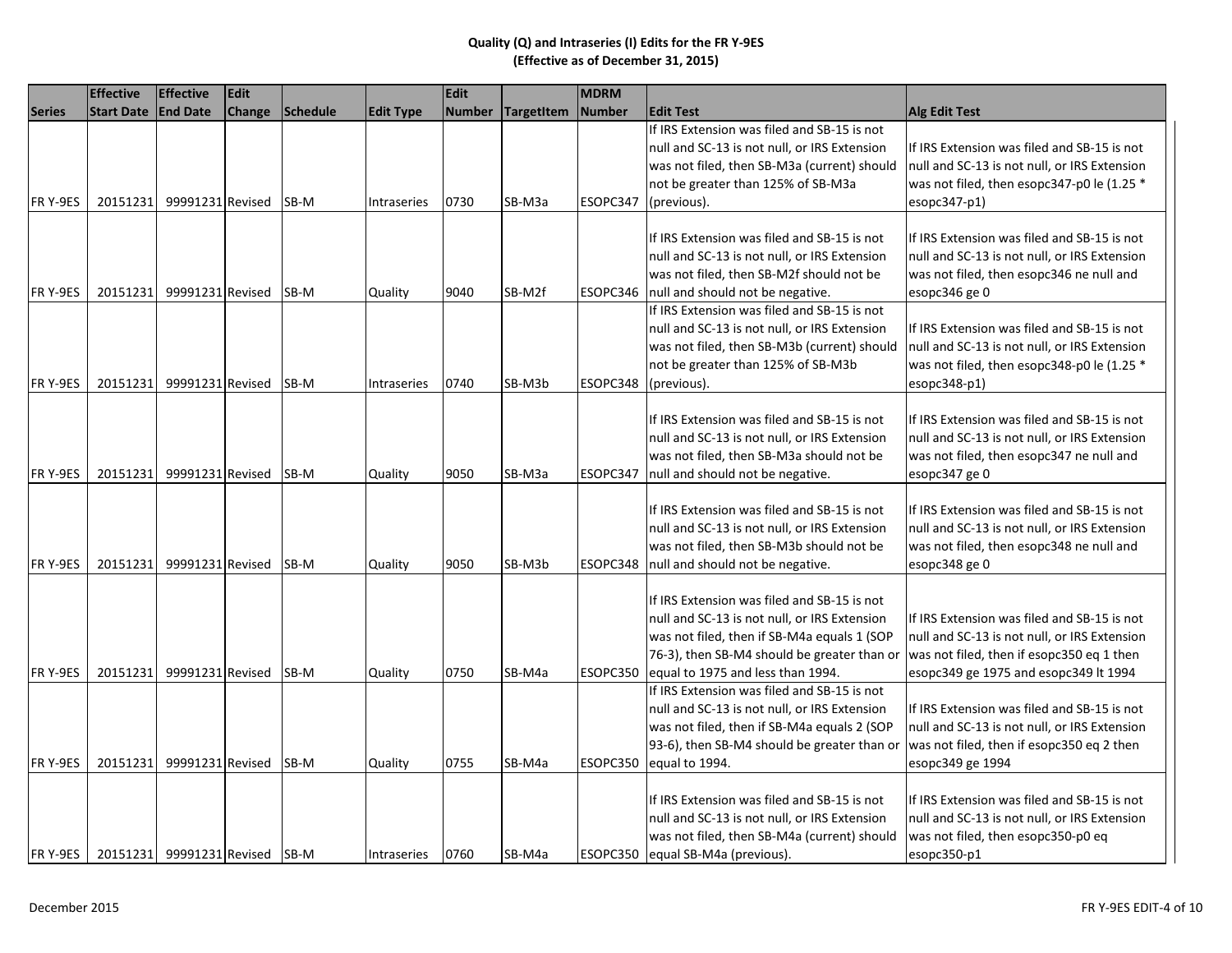|               | <b>Effective</b>               | <b>Effective</b> | Edit          |           |                  | <b>Edit</b>   |                   | <b>MDRM</b>   |                                                                                                                                                                                     |                                                                                                                                                          |
|---------------|--------------------------------|------------------|---------------|-----------|------------------|---------------|-------------------|---------------|-------------------------------------------------------------------------------------------------------------------------------------------------------------------------------------|----------------------------------------------------------------------------------------------------------------------------------------------------------|
| <b>Series</b> | <b>Start Date</b>              | <b>End Date</b>  | <b>Change</b> | Schedule  | <b>Edit Type</b> | <b>Number</b> | <b>TargetItem</b> | <b>Number</b> | <b>Edit Test</b>                                                                                                                                                                    | Alg Edit Test                                                                                                                                            |
| FR Y-9ES      | 20151231                       | 99991231 Revised |               | SB-M      | Quality          | 9060          | SB-M4             | ESOPC349      | If IRS Extension was filed and SB-15 is not<br>null and SC-13 is not null, or IRS Extension<br>was not filed, then SB-M4 should not be null<br>and should not be negative.          | If IRS Extension was filed and SB-15 is not<br>null and SC-13 is not null, or IRS Extension<br>was not filed, then esopc349 ne null and<br>esopc349 ge 0 |
| FR Y-9ES      | 20151231                       | 99991231 Revised |               | SB-M      | Quality          | 0770          | SB-M4b            | ESOPC351      | If IRS Extension was filed and SB-15 is not<br>null and SC-13 is not null, or IRS Extension<br>was not filed, then sum of SB-M2c and SB-<br>M2f should be greater than SB-M4b.      | If IRS Extension was filed and SB-15 is not<br>null and SC-13 is not null, or IRS Extension<br>was not filed, then (esopc344 + esopc346) gt<br>esopc351  |
| FR Y-9ES      | 20151231                       | 99991231 Revised |               | SB-M      | Quality          | 9060          | SB-M4a            | ESOPC350      | If IRS Extension was filed and SB-15 is not<br>null and SC-13 is not null, or IRS Extension<br>was not filed, then SB-M4a should not be<br>null and should not be negative.         | If IRS Extension was filed and SB-15 is not<br>null and SC-13 is not null, or IRS Extension<br>was not filed, then esopc350 ne null and<br>esopc350 ge 0 |
| FR Y-9ES      | 20151231                       | 99991231 Revised |               | SB-M      | Quality          | 9060          | SB-M4b            | ESOPC351      | If IRS Extension was filed and SB-15 is not<br>null and SC-13 is not null, or IRS Extension<br>was not filed, then SB-M4b should not be<br>null and should not be negative.         | If IRS Extension was filed and SB-15 is not<br>null and SC-13 is not null, or IRS Extension<br>was not filed, then esopc351 ne null and<br>esopc351 ge 0 |
| FR Y-9ES      | 20151231                       | 99991231 Revised |               | <b>SB</b> | Quality          | 9030          | SB-2a             | ESOPC331      | If IRS Extension was filed and SB-15 is not<br>null and SC-13 is not null, or IRS Extension<br>was not filed, then SB-2a should not be null<br>and should not be negative.          | If IRS Extension was filed and SB-15 is not<br>null and SC-13 is not null, or IRS Extension<br>was not filed, then esopc331 ne null and<br>esopc331 ge 0 |
| FR Y-9ES      | 20151231                       | 99991231 Revised |               | SB-M      | Quality          | 9060          | SB-M5             | ESOPC352      | If IRS Extension was filed and SB-15 is not<br>null and SC-13 is not null, or IRS Extension<br>was not filed, then SB-M5 should not be null<br>and should not be negative.          | If IRS Extension was filed and SB-15 is not<br>null and SC-13 is not null, or IRS Extension<br>was not filed, then esopc352 ne null and<br>esopc352 ge 0 |
| FR Y-9ES      | 20151231                       | 99991231 Revised |               | SB-M      | Quality          | 9060          | SB-M6             | ESOPC353      | If IRS Extension was filed and SB-15 is not<br>null and SC-13 is not null, or IRS Extension<br>was not filed, then SB-M6 should not be null<br>and should not be negative.          | If IRS Extension was filed and SB-15 is not<br>null and SC-13 is not null, or IRS Extension<br>was not filed, then esopc353 ne null and<br>esopc353 ge 0 |
| FR Y-9ES      | 20151231 99991231 Revised SB-M |                  |               |           | Quality          | 9060          | SB-M7             |               | If IRS Extension was filed and SB-15 is not<br>null and SC-13 is not null, or IRS Extension<br>was not filed, then SB-M7 should not be null<br>ESOPC354 and should not be negative. | If IRS Extension was filed and SB-15 is not<br>null and SC-13 is not null, or IRS Extension<br>was not filed, then esopc354 ne null and<br>esopc354 ge 0 |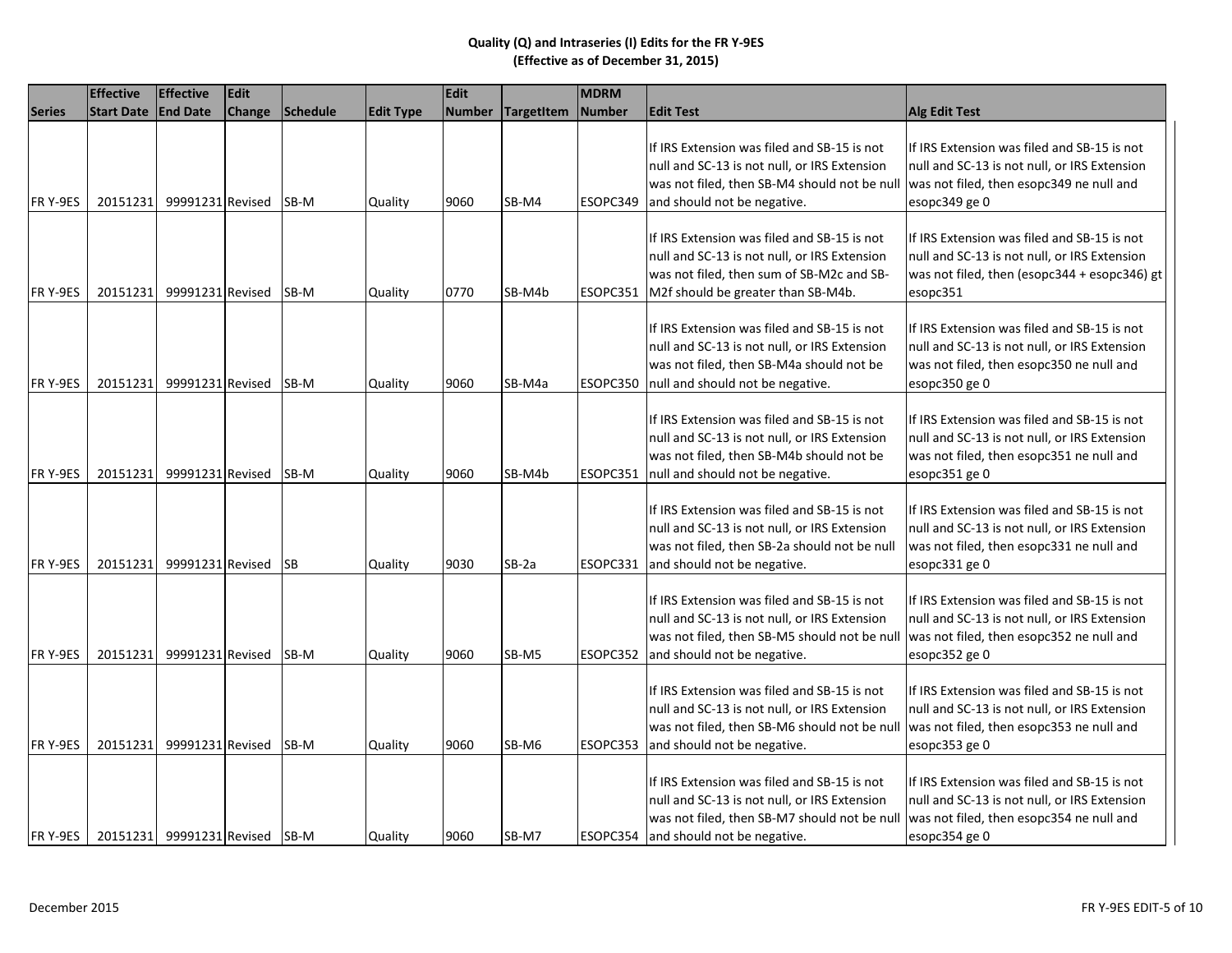|               | <b>Effective</b>             | <b>Effective</b> | <b>Edit</b>   |           |                  | Edit          |                   | <b>MDRM</b>   |                                                                                                                                                                                     |                                                                                                                                                          |
|---------------|------------------------------|------------------|---------------|-----------|------------------|---------------|-------------------|---------------|-------------------------------------------------------------------------------------------------------------------------------------------------------------------------------------|----------------------------------------------------------------------------------------------------------------------------------------------------------|
| <b>Series</b> | <b>Start Date</b>            | <b>End Date</b>  | <b>Change</b> | Schedule  | <b>Edit Type</b> | <b>Number</b> | <b>TargetItem</b> | <b>Number</b> | <b>Edit Test</b>                                                                                                                                                                    | <b>Alg Edit Test</b>                                                                                                                                     |
| FR Y-9ES      | 20151231                     | 99991231 Revised |               | SB-M      | Quality          | 9060          | SB-M8             | ESOPC355      | If IRS Extension was filed and SB-15 is not<br>null and SC-13 is not null, or IRS Extension<br>was not filed, then SB-M8 should not be null<br>and should not be negative.          | If IRS Extension was filed and SB-15 is not<br>null and SC-13 is not null, or IRS Extension<br>was not filed, then esopc355 ne null and<br>esopc355 ge 0 |
| FR Y-9ES      | 20151231                     | 99991231 Revised |               | <b>SC</b> | Quality          | 9010          | $SC-2$            | ESOPC318      | If IRS Extension was filed and SB-15 is not<br>null and SC-13 is not null, or IRS Extension<br>was not filed, then SC-2 should not be null<br>and should not be negative.           | If IRS Extension was filed and SB-15 is not<br>null and SC-13 is not null, or IRS Extension<br>was not filed, then esopc318 ne null and<br>esopc318 ge 0 |
| FR Y-9ES      | 20151231                     | 99991231 Revised |               | <b>SC</b> | Quality          | 9010          | $SC-3$            | ESOPC319      | If IRS Extension was filed and SB-15 is not<br>null and SC-13 is not null, or IRS Extension<br>was not filed, then SC-3 should not be null<br>and should not be negative.           | If IRS Extension was filed and SB-15 is not<br>null and SC-13 is not null, or IRS Extension<br>was not filed, then esopc319 ne null and<br>esopc319 ge 0 |
| FR Y-9ES      | 20151231                     | 99991231 Revised |               | <b>SC</b> | Quality          | 9010          | $SC-4$            | ESOPC320      | If IRS Extension was filed and SB-15 is not<br>null and SC-13 is not null, or IRS Extension<br>was not filed, then SC-4 should not be null<br>and should not be negative.           | If IRS Extension was filed and SB-15 is not<br>null and SC-13 is not null, or IRS Extension<br>was not filed, then esopc320 ne null and<br>esopc320 ge 0 |
| FR Y-9ES      | 20151231                     | 99991231 Revised |               | <b>SC</b> | Quality          | 9010          | $SC-5$            | ESOPC321      | If IRS Extension was filed and SB-15 is not<br>null and SC-13 is not null, or IRS Extension<br>was not filed, then SC-5 should not be null<br>and should not be negative.           | If IRS Extension was filed and SB-15 is not<br>null and SC-13 is not null, or IRS Extension<br>was not filed, then esopc321 ne null and<br>esopc321 ge 0 |
| FR Y-9ES      | 20151231                     | 99991231 Revised |               | <b>SC</b> | Quality          | 9010          | $SC-6$            | ESOP3328      | If IRS Extension was filed and SB-15 is not<br>null and SC-13 is not null, or IRS Extension<br>was not filed, then SC-6 should not be null<br>and should not be negative.           | If IRS Extension was filed and SB-15 is not<br>null and SC-13 is not null, or IRS Extension<br>was not filed, then esop3328 ne null and<br>esop3328 ge 0 |
| FR Y-9ES      | 20151231                     | 99991231 Revised |               | <b>SC</b> | Quality          | 9020          | $SC-8$            | ESOPC324      | If IRS Extension was filed and SB-15 is not<br>null and SC-13 is not null, or IRS Extension<br>was not filed, then SC-8 should not be null<br>and should not be negative.           | If IRS Extension was filed and SB-15 is not<br>null and SC-13 is not null, or IRS Extension<br>was not filed, then esopc324 ne null and<br>esopc324 ge 0 |
| FR Y-9ES      | 20151231 99991231 Revised SB |                  |               |           | Quality          | 9030          | $SB-2b$           |               | If IRS Extension was filed and SB-15 is not<br>null and SC-13 is not null, or IRS Extension<br>was not filed, then SB-2b should not be null<br>ESOPC332 and should not be negative. | If IRS Extension was filed and SB-15 is not<br>null and SC-13 is not null, or IRS Extension<br>was not filed, then esopc332 ne null and<br>esopc332 ge 0 |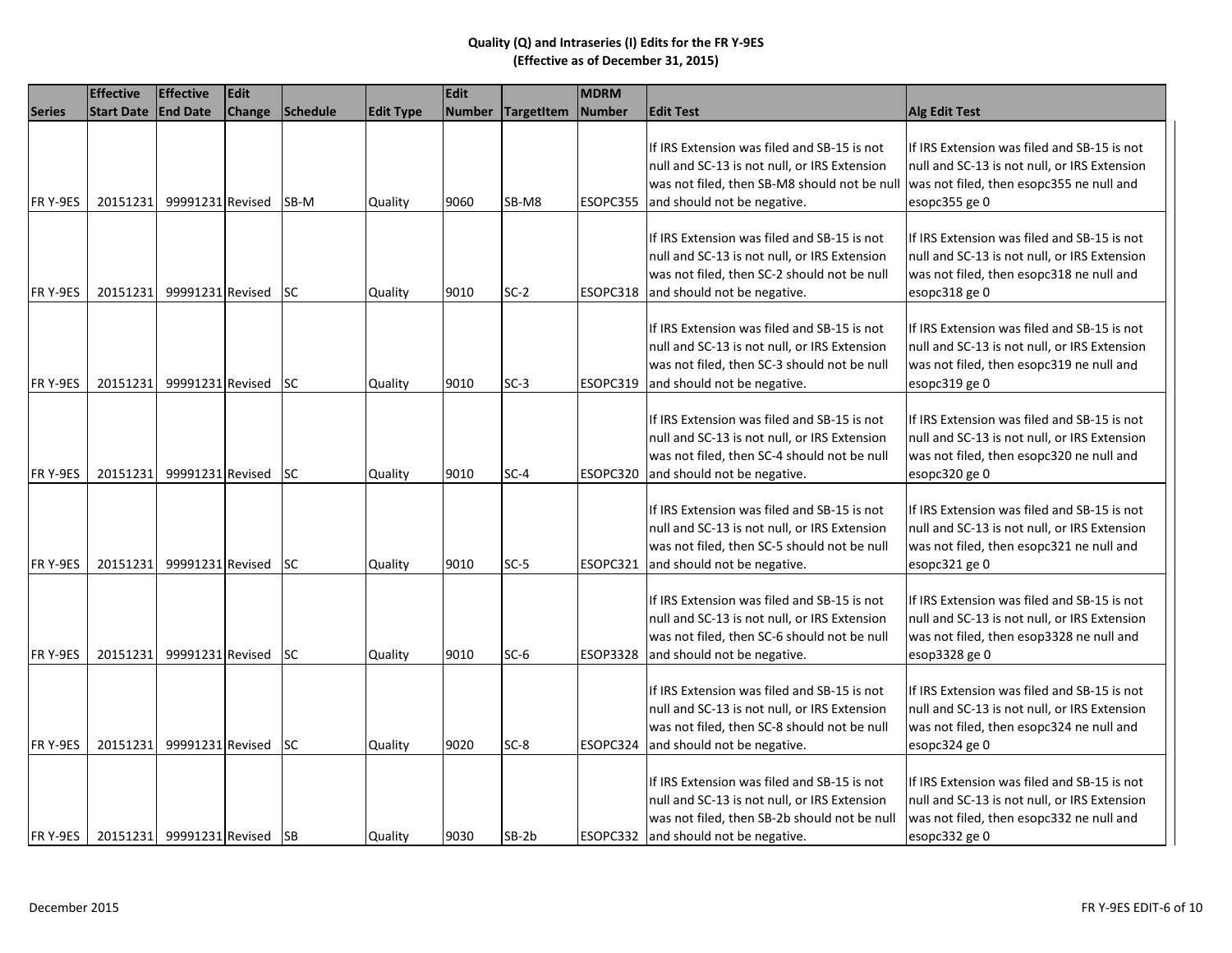|                 | <b>Effective</b>          | <b>Effective</b> | Edit   |                                         |                  | Edit          |                   | <b>MDRM</b>   |                                                                                                                                                                                                                      |                                                                                                                                                                                  |
|-----------------|---------------------------|------------------|--------|-----------------------------------------|------------------|---------------|-------------------|---------------|----------------------------------------------------------------------------------------------------------------------------------------------------------------------------------------------------------------------|----------------------------------------------------------------------------------------------------------------------------------------------------------------------------------|
| <b>Series</b>   | <b>Start Date</b>         | <b>End Date</b>  | Change | Schedule                                | <b>Edit Type</b> | <b>Number</b> | <b>TargetItem</b> | <b>Number</b> | <b>Edit Test</b>                                                                                                                                                                                                     | <b>Alg Edit Test</b>                                                                                                                                                             |
| FR Y-9ES        | 20151231                  | 99991231 Revised |        | <b>SC</b>                               | Quality          | 9020          | $SC-9$            | ESOPC330      | If IRS Extension was filed and SB-15 is not<br>null and SC-13 is not null, or IRS Extension<br>was not filed, then SC-9 should not be null<br>and should not be negative.                                            | If IRS Extension was filed and SB-15 is not<br>null and SC-13 is not null, or IRS Extension<br>was not filed, then esopc330 ne null and<br>esopc330 ge 0                         |
| FR Y-9ES        | 20151231                  | 99991231 Revised |        | <b>SC</b>                               | Quality          | 9020          | $SC-10$           | ESOPC325      | If IRS Extension was filed and SB-15 is not<br>null and SC-13 is not null, or IRS Extension<br>was not filed, then SC-10 should not be null<br>and should not be negative.                                           | If IRS Extension was filed and SB-15 is not<br>null and SC-13 is not null, or IRS Extension<br>was not filed, then esopc325 ne null and<br>esopc325 ge 0                         |
| <b>FRY-9ES</b>  | 20151231                  | 99991231 Revised |        | <b>SC</b>                               | Quality          | 9020          | $SC-11$           | ESOPC326      | If IRS Extension was filed and SB-15 is not<br>null and SC-13 is not null, or IRS Extension<br>was not filed, then SC-11 should not be null<br>and should not be negative.                                           | If IRS Extension was filed and SB-15 is not<br>null and SC-13 is not null, or IRS Extension<br>was not filed, then esopc326 ne null and<br>esopc326 ge 0                         |
| <b>FRY-9ES</b>  | 20151231                  | 99991231 Revised |        | <b>SC</b>                               | Quality          | 9020          | $SC-12$           | ESOPC327      | If IRS Extension was filed and SB-15 is not<br>null and SC-13 is not null, or IRS Extension<br>was not filed, then SC-12 should not be null<br>and should not be negative.                                           | If IRS Extension was filed and SB-15 is not<br>null and SC-13 is not null, or IRS Extension<br>was not filed, then esopc327 ne null and<br>esopc327 ge 0                         |
| FR Y-9ES        | 20151231                  | 99991231 Revised |        | lsc                                     | Quality          | 9030          | $SC-14$           | ESOPC329      | If IRS Extension was filed and SB-15 is not<br>null and SC-13 is not null, or IRS Extension<br>was not filed, then SC-14 should not be null<br>and should not be negative.                                           | If IRS Extension was filed and SB-15 is not<br>null and SC-13 is not null, or IRS Extension<br>was not filed, then esopc329 ne null and<br>esopc329 ge 0                         |
| <b>FR Y-9ES</b> | 20151231                  | 99991231 Revised |        | <b>SC</b>                               | Quality          | 9030          | $SC-15$           | ESPTC342      | If IRS Extension was filed and SB-15 is not<br>null and SC-13 is not null, or IRS Extension<br>was not filed, then SC-15 should not be null<br>and should not be negative.                                           | If IRS Extension was filed and SB-15 is not<br>null and SC-13 is not null, or IRS Extension<br>was not filed, then esptc342 ne null and<br>esptc342 ge 0                         |
| FR Y-9ES        | 20151231 99991231 Revised |                  |        | Notes to the<br>Financial<br>Statements | Quality          | 0800          | FN1               |               | If IRS Extension was filed and SB-15 is not<br>null and SC-13 is not null, or IRS Extension<br>was not filed, then if financial data is not<br>equal to null or zero, then text data should<br>ESOPC356 not be null. | If IRS Extension was filed and SB-15 is not<br>null and SC-13 is not null, or IRS Extension<br>was not filed, then if esopc356 ne null or<br>esopc356 ne 0 then textc356 ne null |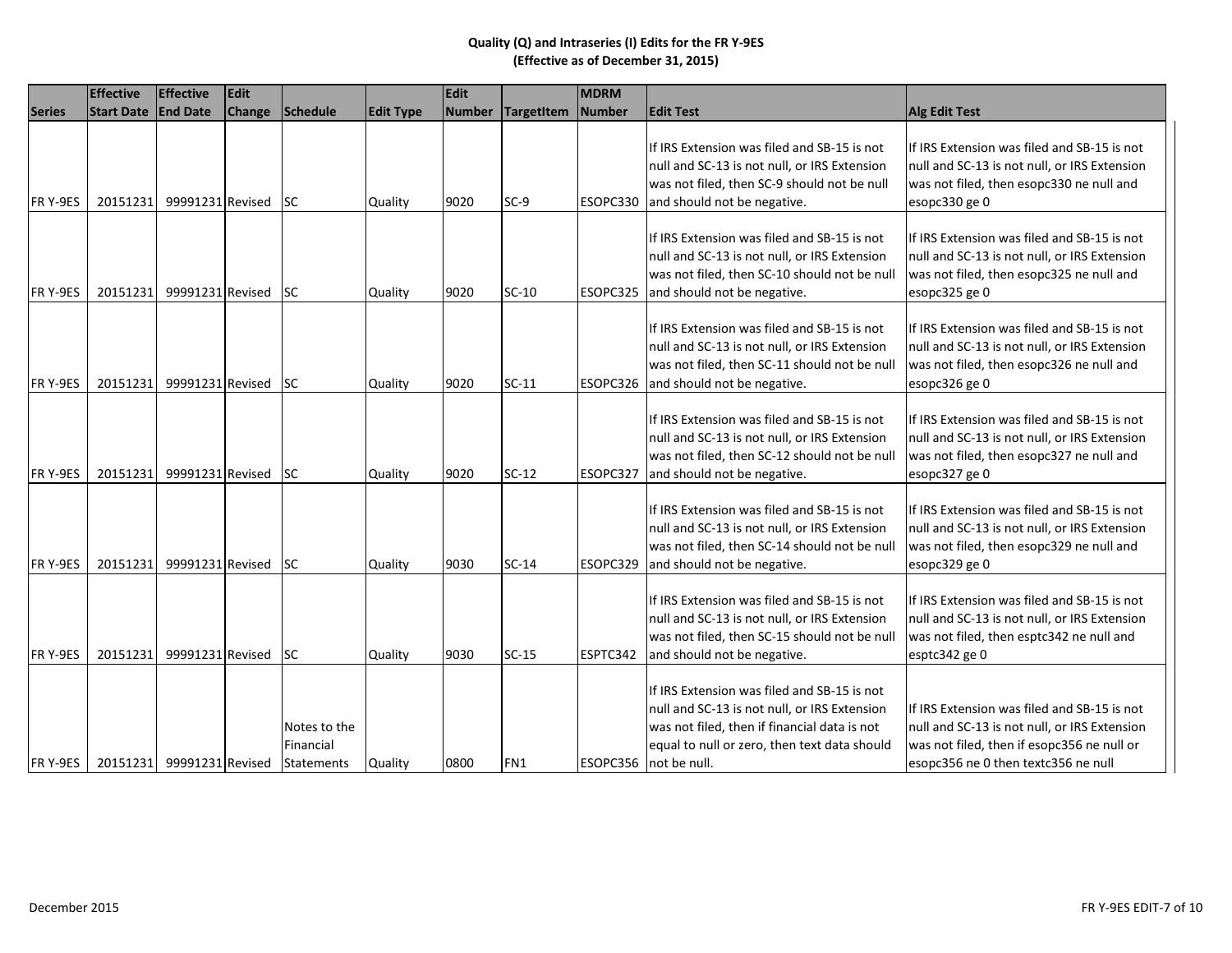|               | <b>Effective</b>  | <b>Effective</b>          | Edit   |                                                |                  | Edit          |                 | <b>MDRM</b> |                                                                                                                                                                                                                                                             |                                                                                                                                                                                  |
|---------------|-------------------|---------------------------|--------|------------------------------------------------|------------------|---------------|-----------------|-------------|-------------------------------------------------------------------------------------------------------------------------------------------------------------------------------------------------------------------------------------------------------------|----------------------------------------------------------------------------------------------------------------------------------------------------------------------------------|
| <b>Series</b> | <b>Start Date</b> | <b>End Date</b>           | Change | Schedule                                       | <b>Edit Type</b> | <b>Number</b> | TargetItem      | Number      | <b>Edit Test</b>                                                                                                                                                                                                                                            | <b>Alg Edit Test</b>                                                                                                                                                             |
| FR Y-9ES      | 20151231          | 99991231 Revised          |        | Notes to the<br>Financial<br><b>Statements</b> | Quality          | 0801          | FN1             | ESOPC356    | If IRS Extension was filed and SB-15 is not<br>null and SC-13 is not null, or IRS Extension<br>was not filed, then if text data is not equal to null and SC-13 is not null, or IRS Extension<br>null, then financial data should not equal<br>null or zero. | If IRS Extension was filed and SB-15 is not<br>was not filed, then if textc356 ne null then<br>esopc356 ne null or esopc356 ne 0                                                 |
| FR Y-9ES      | 20151231          | 99991231 Revised          |        | Notes to the<br>Financial<br><b>Statements</b> | Quality          | 0802          | FN <sub>2</sub> | ESOPC357    | If IRS Extension was filed and SB-15 is not<br>null and SC-13 is not null, or IRS Extension<br>was not filed, then if financial data is not<br>equal to null or zero, then text data should<br>not be null.                                                 | If IRS Extension was filed and SB-15 is not<br>null and SC-13 is not null, or IRS Extension<br>was not filed, then if esopc357 ne null or<br>esopc357 ne 0 then textc357 ne null |
| FR Y-9ES      | 20151231          | 99991231 Revised          |        | Notes to the<br>Financial<br><b>Statements</b> | Quality          | 0803          | FN <sub>2</sub> | ESOPC357    | If IRS Extension was filed and SB-15 is not<br>null and SC-13 is not null, or IRS Extension<br>was not filed, then if text data is not equal to null and SC-13 is not null, or IRS Extension<br>null, then financial data should not equal<br>null or zero. | If IRS Extension was filed and SB-15 is not<br>was not filed, then if textc357 ne null then<br>esopc357 ne null or esopc357 ne 0                                                 |
| FR Y-9ES      | 20151231          | 99991231 Revised          |        | <b>SB</b>                                      | Quality          | 9030          | SB-3a           | ESOPC333    | If IRS Extension was filed and SB-15 is not<br>null and SC-13 is not null, or IRS Extension<br>was not filed, then SB-3a should not be null<br>and should not be negative.                                                                                  | If IRS Extension was filed and SB-15 is not<br>null and SC-13 is not null, or IRS Extension<br>was not filed, then esopc333 ne null and<br>esopc333 ge 0                         |
| FR Y-9ES      | 20151231          | 99991231 Revised          |        | Notes to the<br>Financial<br><b>Statements</b> | Quality          | 0804          | FN <sub>3</sub> | ESOPC358    | If IRS Extension was filed and SB-15 is not<br>null and SC-13 is not null, or IRS Extension<br>was not filed, then if financial data is not<br>equal to null or zero, then text data should<br>not be null.                                                 | If IRS Extension was filed and SB-15 is not<br>null and SC-13 is not null, or IRS Extension<br>was not filed, then if esopc358 ne null or<br>esopc358 ne 0 then textc358 ne null |
| FR Y-9ES      | 20151231          | 99991231 Revised          |        | Notes to the<br>Financial<br><b>Statements</b> | Quality          | 0805          | FN <sub>3</sub> | ESOPC358    | If IRS Extension was filed and SB-15 is not<br>null and SC-13 is not null, or IRS Extension<br>was not filed, then if text data is not equal to null and SC-13 is not null, or IRS Extension<br>null, then financial data should not equal<br>null or zero. | If IRS Extension was filed and SB-15 is not<br>was not filed, then if textc358 ne null then<br>esopc358 ne null or esopc358 ne 0                                                 |
| FR Y-9ES      |                   | 20151231 99991231 Revised |        | Notes to the<br>Financial<br>Statements        | Quality          | 0806          | FN4             |             | If IRS Extension was filed and SB-15 is not<br>null and SC-13 is not null, or IRS Extension<br>was not filed, then if financial data is not<br>equal to null or zero, then text data should<br>ESOPC359   not be null.                                      | If IRS Extension was filed and SB-15 is not<br>null and SC-13 is not null, or IRS Extension<br>was not filed, then if esopc359 ne null or<br>esopc359 ne 0 then textc359 ne null |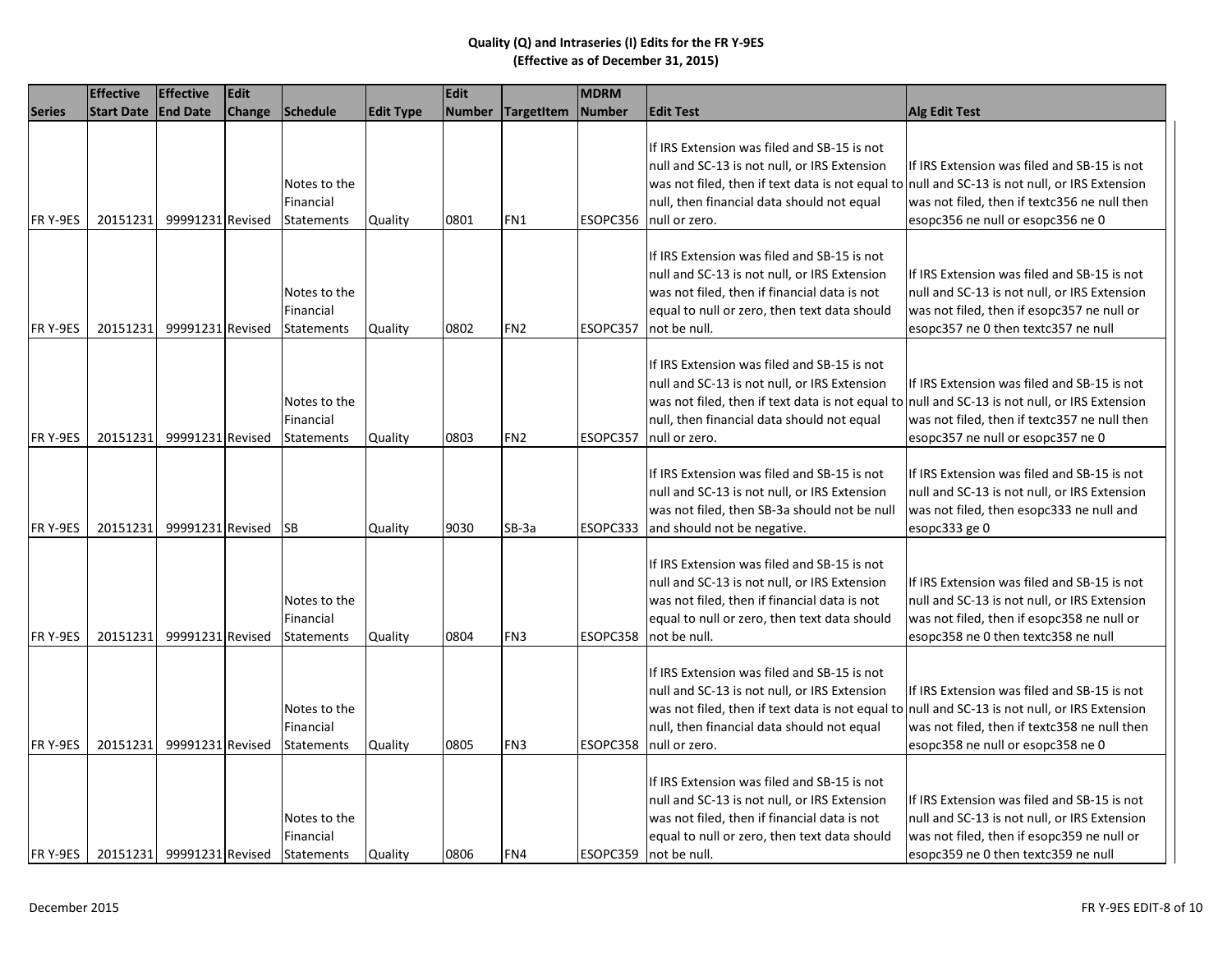|                | <b>Effective</b>    | <b>Effective</b>             | Edit   |                                                |                  | Edit          |            | MDRM     |                                                                                                                                                                                                                                                             |                                                                                                                                                                                  |
|----------------|---------------------|------------------------------|--------|------------------------------------------------|------------------|---------------|------------|----------|-------------------------------------------------------------------------------------------------------------------------------------------------------------------------------------------------------------------------------------------------------------|----------------------------------------------------------------------------------------------------------------------------------------------------------------------------------|
| <b>Series</b>  | Start Date End Date |                              | Change | Schedule                                       | <b>Edit Type</b> | <b>Number</b> | TargetItem | Number   | <b>Edit Test</b>                                                                                                                                                                                                                                            | <b>Alg Edit Test</b>                                                                                                                                                             |
| FR Y-9ES       | 20151231            | 99991231 Revised             |        | Notes to the<br>Financial<br><b>Statements</b> | Quality          | 0807          | FN4        | ESOPC359 | If IRS Extension was filed and SB-15 is not<br>null and SC-13 is not null, or IRS Extension<br>was not filed, then if text data is not equal to<br>null, then financial data should not equal<br>null or zero.                                              | If IRS Extension was filed and SB-15 is not<br>null and SC-13 is not null, or IRS Extension<br>was not filed, then if textc359 ne null then<br>esopc359 ne null or esopc359 ne 0 |
| FR Y-9ES       | 20151231            | 99991231 Revised             |        | Notes to the<br>Financial<br><b>Statements</b> | Quality          | 0808          | FN5        | ESOPC360 | If IRS Extension was filed and SB-15 is not<br>null and SC-13 is not null, or IRS Extension<br>was not filed, then if financial data is not<br>equal to null or zero, then text data should<br>not be null.                                                 | If IRS Extension was filed and SB-15 is not<br>null and SC-13 is not null, or IRS Extension<br>was not filed, then if esopc360 ne null or<br>esopc360 ne 0 then textc360 ne null |
| FR Y-9ES       | 20151231            | 99991231 Revised             |        | Notes to the<br>Financial<br>Statements        | Quality          | 0809          | FN5        | ESOPC360 | If IRS Extension was filed and SB-15 is not<br>null and SC-13 is not null, or IRS Extension<br>was not filed, then if text data is not equal to null and SC-13 is not null, or IRS Extension<br>null, then financial data should not equal<br>null or zero. | If IRS Extension was filed and SB-15 is not<br>was not filed, then if textc360 ne null then<br>esopc360 ne null or esopc360 ne 0                                                 |
| FR Y-9ES       | 20151231            | 99991231 Revised             |        | <b>SB</b>                                      | Quality          | 9030          | $SB-3b$    | ESOPC334 | If IRS Extension was filed and SB-15 is not<br>null and SC-13 is not null, or IRS Extension<br>was not filed, then SB-3b should not be null<br>and should not be negative.                                                                                  | If IRS Extension was filed and SB-15 is not<br>null and SC-13 is not null, or IRS Extension<br>was not filed, then esopc334 ne null and<br>esopc334 ge 0                         |
| FR Y-9ES       | 20151231            | 99991231 Revised             |        | <b>SB</b>                                      | Quality          | 9030          | $SB-4$     | ESOPC335 | If IRS Extension was filed and SB-15 is not<br>null and SC-13 is not null, or IRS Extension<br>was not filed, then SB-4 should not be null<br>and should not be negative.                                                                                   | If IRS Extension was filed and SB-15 is not<br>null and SC-13 is not null, or IRS Extension<br>was not filed, then esopc335 ne null and<br>esopc335 ge 0                         |
| FR Y-9ES       | 20151231            | 99991231 Revised             |        | <b>SB</b>                                      | Quality          | 9030          | $SB-5$     | ESOPC336 | If IRS Extension was filed and SB-15 is not<br>null and SC-13 is not null, or IRS Extension<br>was not filed, then SB-5 should not be null<br>and should not be negative.                                                                                   | If IRS Extension was filed and SB-15 is not<br>null and SC-13 is not null, or IRS Extension<br>was not filed, then esopc336 ne null and<br>esopc336 ge 0                         |
| <b>FRY-9ES</b> |                     | 20151231 99991231 Revised SB |        |                                                | Quality          | 9030          | $SB-6$     |          | If IRS Extension was filed and SB-15 is not<br>null and SC-13 is not null, or IRS Extension<br>was not filed, then SB-6 should not be null<br>ESOPC337 and should not be negative.                                                                          | If IRS Extension was filed and SB-15 is not<br>null and SC-13 is not null, or IRS Extension<br>was not filed, then esopc337 ne null and<br>esopc337 ge 0                         |